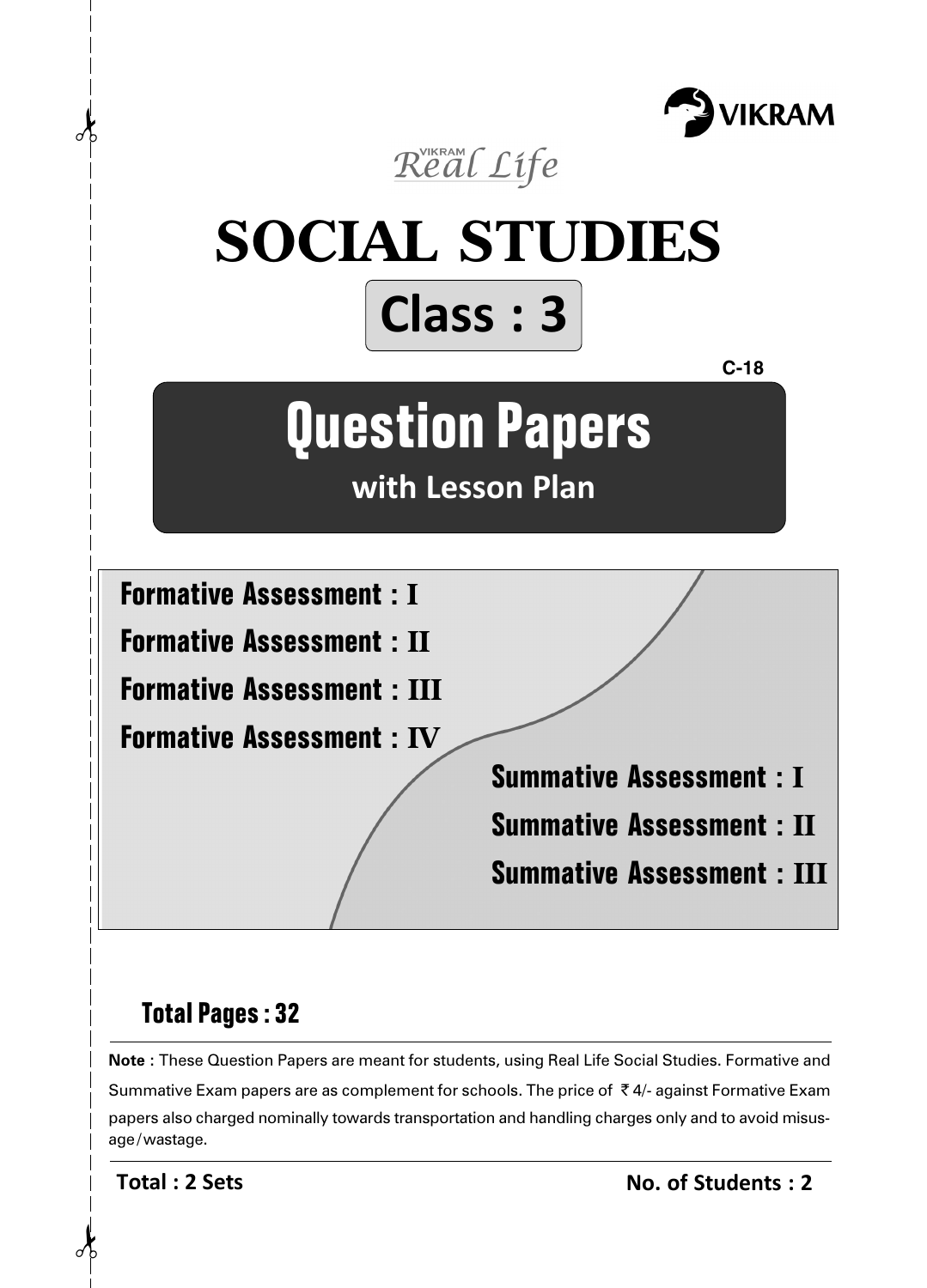| <b>LESSON PLAN</b><br>CLASS: 3 |                    |                                 |  |  |
|--------------------------------|--------------------|---------------------------------|--|--|
|                                |                    | <b>Real Life Social Studies</b> |  |  |
|                                | <b>Months</b>      | <b>Lessons</b>                  |  |  |
| $FA - I$                       | $June - July$      | Lessons: 1 - 3                  |  |  |
| $FA - II$                      | August             | Lesson: $4 - 6$                 |  |  |
| $SA - I$                       | September          | Lessons: $1 - 7$                |  |  |
| $FA - III$                     | October – November | Lesson: 8 - 12                  |  |  |
| $SA - II$                      | December           | Lessons: 1 - 14                 |  |  |
| $FA - IV$                      | January - February | Lesson: 15 - 18                 |  |  |
|                                | <b>March</b>       | Revision                        |  |  |
| $SA - III$                     | April              | Lessons: $1 - 20$               |  |  |
|                                |                    |                                 |  |  |
|                                |                    |                                 |  |  |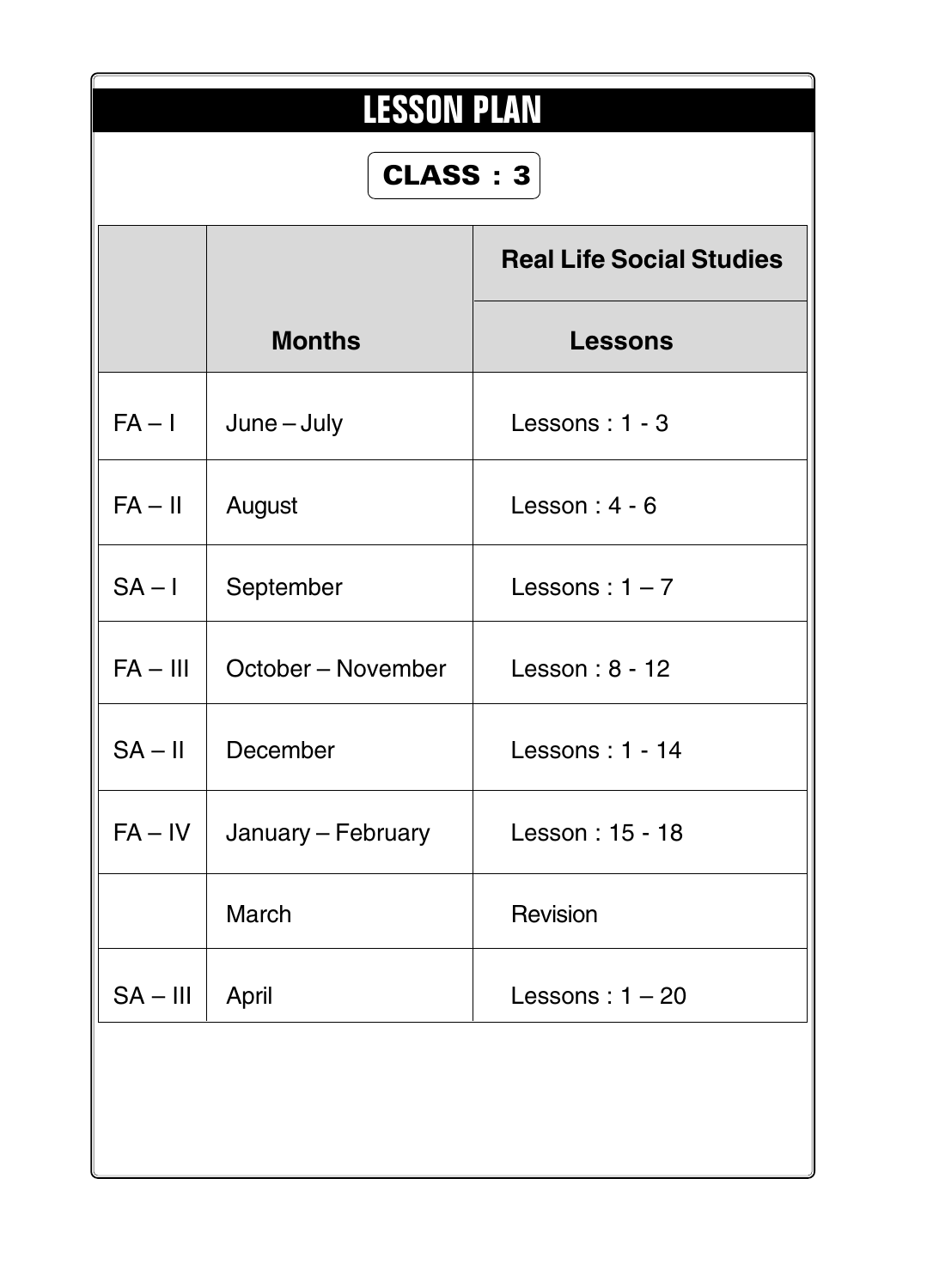| <b>Real Life</b><br><b>Social Studies</b><br><b>Text Book</b> | $C - 18$                                                         |               | <b>FORMATIVE ASSESSMENT - I</b>             |                     |
|---------------------------------------------------------------|------------------------------------------------------------------|---------------|---------------------------------------------|---------------------|
| Syllabus:                                                     |                                                                  |               | Class - 3 : Vikram Real Life Social Studies | 25                  |
| (1 to 3 Lessons)<br>(Pg. No.s: $5 - 20$ )                     | Time: 1 Hour]                                                    |               | [Max. Marks: 25                             |                     |
| <b>Name:</b>                                                  |                                                                  | <b>Class:</b> | <b>Section:</b>                             | <b>Roll No.</b>     |
|                                                               | I. Answer the following questions.                               |               |                                             | $(5 \times 2 = 10)$ |
| 1. What is an atlas?                                          |                                                                  |               |                                             |                     |
|                                                               |                                                                  |               |                                             |                     |
|                                                               |                                                                  |               |                                             |                     |
|                                                               | 2. How does the earth look like?                                 |               |                                             |                     |
|                                                               |                                                                  |               |                                             |                     |
|                                                               |                                                                  |               |                                             |                     |
|                                                               | 3. Why is India called sub continent?                            |               |                                             |                     |
| Ans.                                                          |                                                                  |               |                                             |                     |
|                                                               |                                                                  |               |                                             |                     |
| 4. What is solar system?                                      |                                                                  |               |                                             |                     |
| Ans.                                                          |                                                                  |               |                                             |                     |
|                                                               |                                                                  |               |                                             |                     |
|                                                               | 5. Who was the first Indian to travel in space?                  |               |                                             |                     |
|                                                               |                                                                  |               |                                             |                     |
|                                                               |                                                                  |               |                                             |                     |
| II. Fill in the blanks.                                       |                                                                  |               |                                             | $(5 \times 1 = 5)$  |
|                                                               | 1. The earth is one of the nine ________________.                |               |                                             |                     |
|                                                               | 2. Our neighbours on the east are ____________.                  |               |                                             |                     |
|                                                               | 3. Land occupies only ________________ of the area of the earth. |               |                                             |                     |
|                                                               | 4. The smallest ocean is the _____________.                      |               |                                             |                     |
|                                                               | 5. India is the ______________ largest country in the world.     |               |                                             |                     |
| <b>RL + Class - 3+ Social Studies</b>                         |                                                                  | 1             |                                             | <b>FA - I</b>       |

 $\frac{1}{1}$  $\frac{1}{1}$ 

 $\mathbf I$  $\mathbf{I}$  $\frac{1}{1}$ 

 $\frac{1}{1}$   $\frac{1}{1}$   $\frac{1}{1}$   $\frac{1}{1}$ 

 $\bar{\mathbf{I}}$  $\bar{\mathbf{I}}$  $\bar{\mathbf{I}}$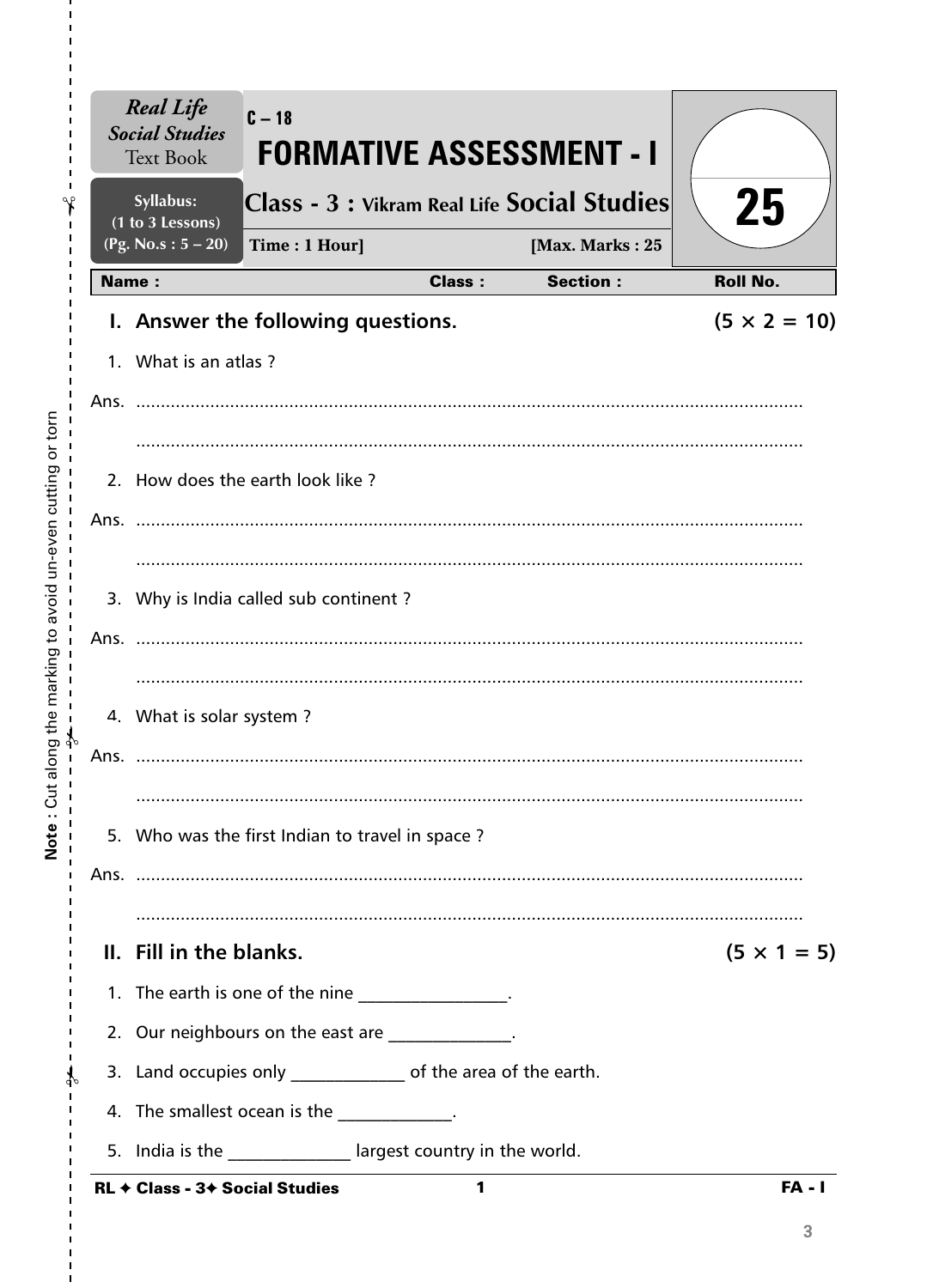### **III.** Write 'True' or 'False'.  $(5 \times 1 = 5)$

- 1. Pakistan is our neighbour in the east.
- 2. A sea is bigger than an ocean.
- 3. Life exists only on the planet Earth.
- 4. The Earth is flat.
- 5. India is a continent.

## **IV.** Match the following.  $(5 \times 1 = 5)$

# **A B** 1. Andaman and Nicobar ( ) a) Moderate climate 2. China ( ) b) Islands 3. Afghanistan ( ) c) Our neighbour 4. Cauvery ( ) d) First in population 5. Coastal plains ( ) e) River

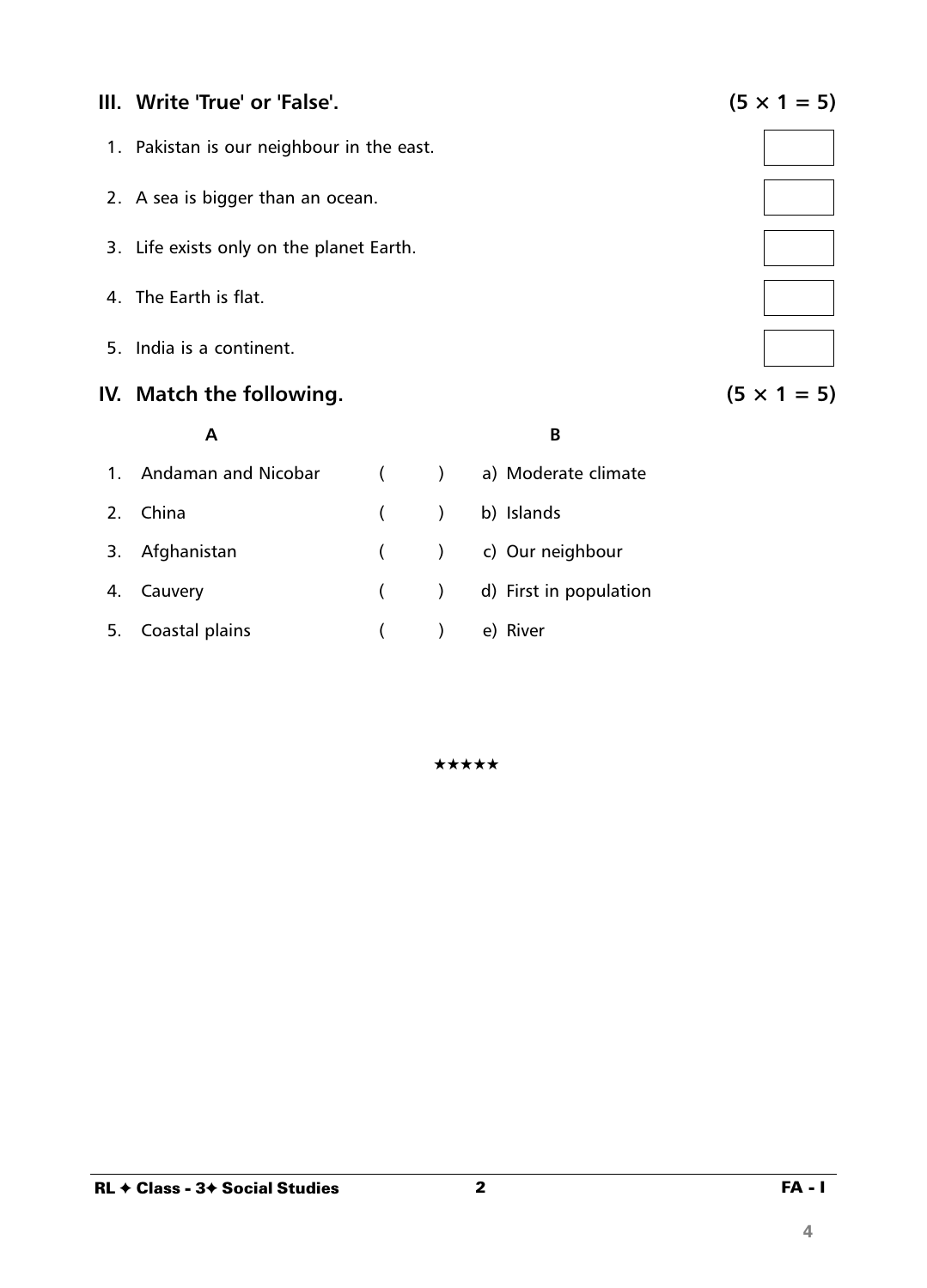| <b>Real Life</b><br><b>Social Studies</b><br><b>Text Book</b> | $C - 18$<br><b>FORMATIVE ASSESSMENT - II</b>         |                                  |                     |
|---------------------------------------------------------------|------------------------------------------------------|----------------------------------|---------------------|
| Syllabus:<br>(4 to 6 Lessons)                                 | Class - 3 : Vikram Real Life Social Studies          |                                  | 25                  |
| $(Pg. No.s: 21 - 47)$                                         | Time: 1 Hour]                                        | [Max. Marks: 25                  |                     |
| <b>Name:</b>                                                  |                                                      | <b>Section:</b><br><b>Class:</b> | <b>Roll No.</b>     |
|                                                               | I. Answer the following questions.                   |                                  | $(5 \times 2 = 10)$ |
|                                                               | 1. Into how many states is India divided?            |                                  |                     |
|                                                               |                                                      |                                  |                     |
|                                                               | 2. What is the most literate state in India?         |                                  |                     |
|                                                               |                                                      |                                  |                     |
|                                                               |                                                      |                                  |                     |
|                                                               | 3. What kind of dress is worn by men in our country? |                                  |                     |
|                                                               |                                                      |                                  |                     |
|                                                               |                                                      |                                  |                     |
|                                                               | 4. What are the boundaries of Karnataka?             |                                  |                     |
| Ans.                                                          |                                                      |                                  |                     |
|                                                               |                                                      |                                  |                     |
|                                                               | 5. What is the capital city of India?                |                                  |                     |
|                                                               |                                                      |                                  |                     |
|                                                               |                                                      |                                  |                     |
| II. Fill in the blanks.                                       |                                                      |                                  | $(5 \times 1 = 5)$  |
|                                                               | 1. ______________ is the longest beach in India.     |                                  |                     |
|                                                               | 2. The Capital city of Gujarat is ___________.       |                                  |                     |
|                                                               | 3. Malayalam is the mother tongue of the people of   |                                  |                     |
|                                                               | 4. Wheat is used mostly in _____________ India.      |                                  |                     |
|                                                               | 5. Cloth is produced in _____________.               |                                  |                     |
| <b>RL ← Class - 3← Social Studies</b>                         |                                                      | 1                                | <b>FA - II</b>      |

I,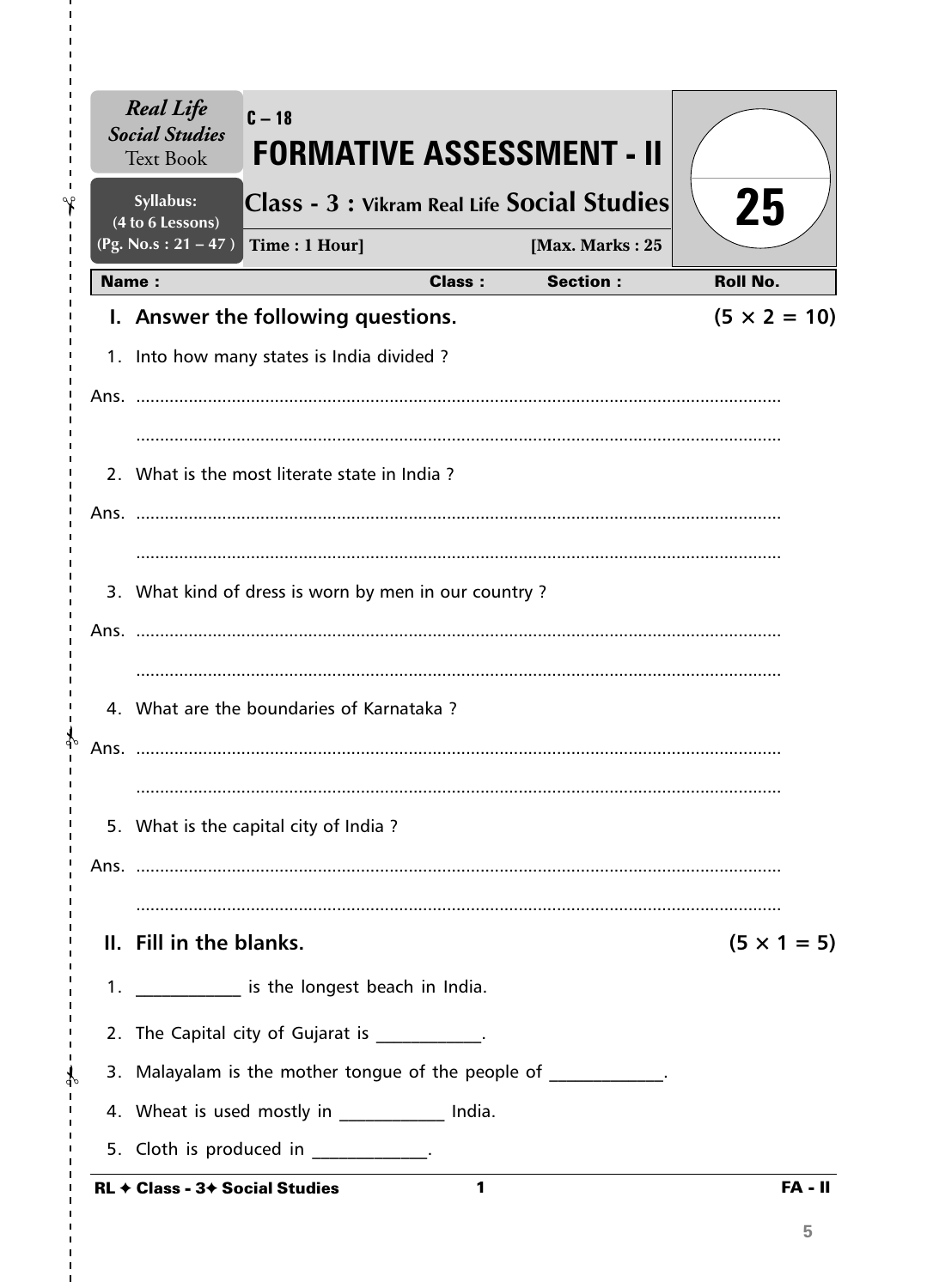## **III.** Write 'True' or 'False'.  $(5 \times 1 = 5)$

- 1. In India all are vegetarians.
- 2. Indians wear cotton clothes because of the hot climate.
- 3. Apples are not available in India.
- 4. North Indians are mostly rice eaters.
- 5. There is no variety in the dress worn by Indians.

# **IV.** Match the following.  $(5 \times 1 = 5)$

|                    |                          | B                      |
|--------------------|--------------------------|------------------------|
| 1. Spices          |                          | ( ) a) Kashmir         |
| 2. Pulses          |                          | ( ) b) Men's dress     |
| 3. Woollen Clothes |                          | ( ) c) Bengal gram     |
| 4. Lungi           |                          | ( ) d) Pepper, cresses |
| 5. Pyjama-Kurtha   | $\overline{\phantom{a}}$ | e) Tamil Nadu          |

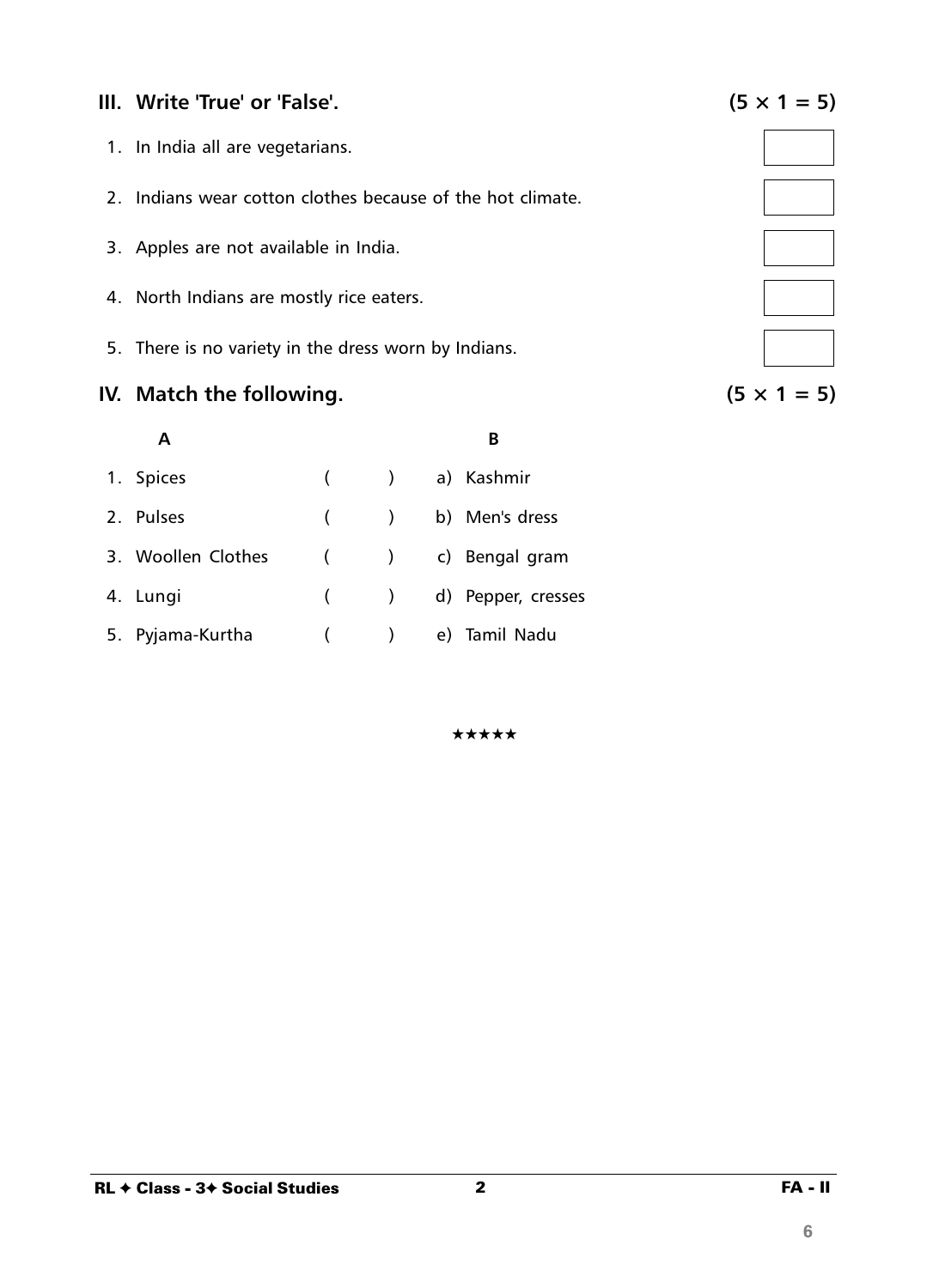|      | <b>Real Life</b><br><b>Social Studies</b><br><b>Text Book</b> | $C - 18$<br>FORMATIVE ASSESSMENT - III                         |               |                 |                     |
|------|---------------------------------------------------------------|----------------------------------------------------------------|---------------|-----------------|---------------------|
|      | Syllabus:<br>(8 to 12 Lessons)                                | Class - 3 : Vikram Real Life Social Studies                    |               |                 | 25                  |
|      | (Pg. No.s: $48 - 74$ )                                        | Time: 1 Hour]                                                  |               | [Max. Marks: 25 |                     |
|      | <b>Name:</b>                                                  |                                                                | <b>Class:</b> | <b>Section:</b> | <b>Roll No.</b>     |
|      |                                                               | I. Answer the following questions.                             |               |                 | $(5 \times 2 = 10)$ |
|      |                                                               | 1. What are the means of road transport?                       |               |                 |                     |
|      |                                                               |                                                                |               |                 |                     |
|      |                                                               | 2. Write about the important postal services.                  |               |                 |                     |
|      |                                                               |                                                                |               |                 |                     |
|      | 3. What is mining?                                            |                                                                |               |                 |                     |
|      |                                                               |                                                                |               |                 |                     |
| Ans. |                                                               | 4. How is the doctor helpful to us?                            |               |                 |                     |
|      |                                                               | 5. Write two important functions of a corporation.             |               |                 |                     |
|      |                                                               |                                                                |               |                 |                     |
|      | II. Fill in the blanks.                                       |                                                                |               |                 | $(5 \times 1 = 5)$  |
|      |                                                               | 1. The Governments gives ___________ to Municipalities.        |               |                 |                     |
|      |                                                               | 2. The doctor who treats on Ox is a                            |               |                 |                     |
|      |                                                               | 3. In E-mail, the telephone is connected to the                |               |                 |                     |
|      |                                                               | 4. Trains travel on _____________.                             |               |                 |                     |
|      |                                                               | 5. The teacher tranis the pupils to become good _____________. |               |                 |                     |
|      | <b>RL ← Class - 3← Social Studies</b>                         |                                                                | 1             |                 | <b>FA - III</b>     |

I,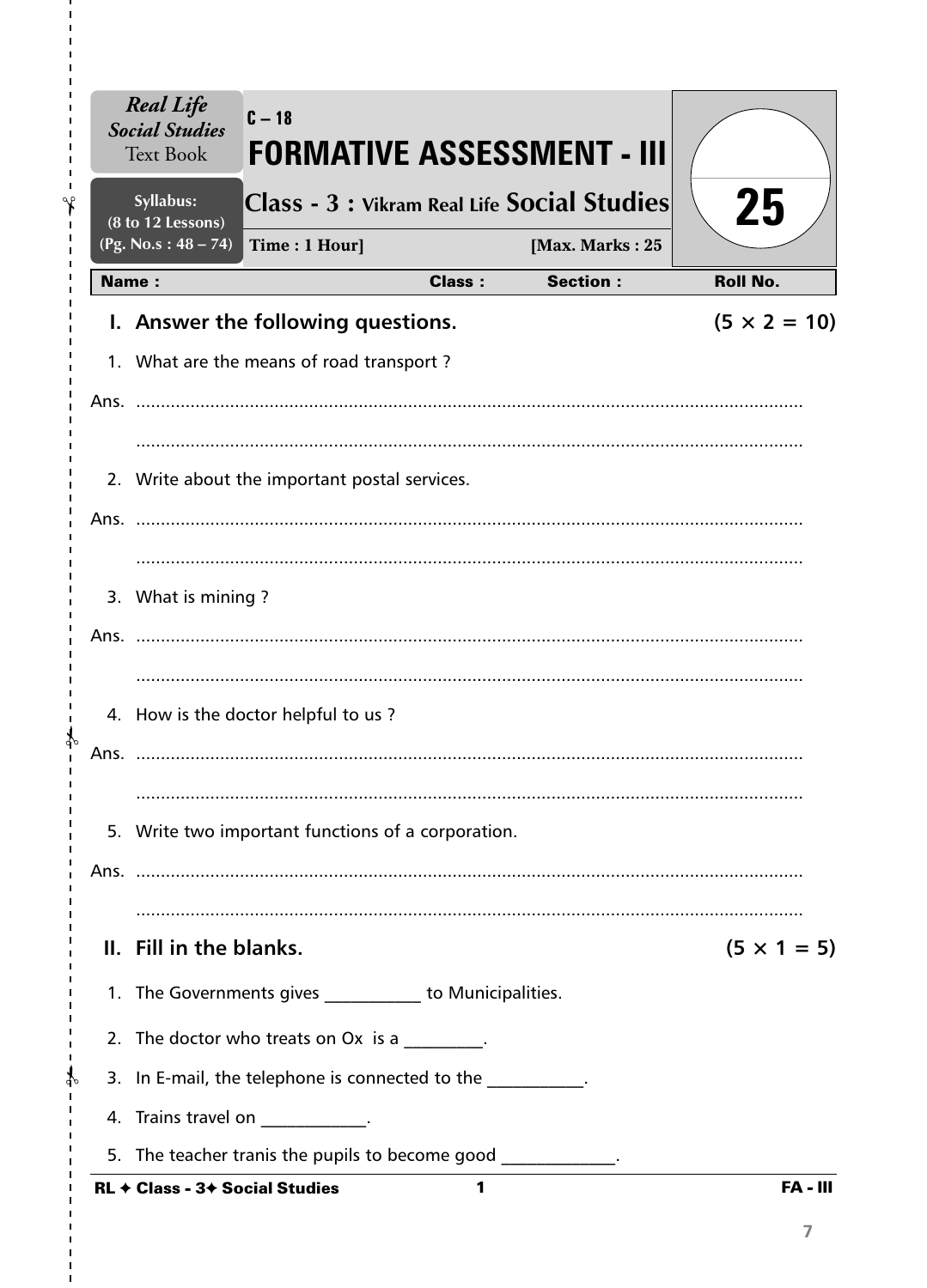| III. Write 'True' or 'False'.                          | $(5 \times 1 = 5)$ |                                                |
|--------------------------------------------------------|--------------------|------------------------------------------------|
| 1. The cart was used after the invention of the wheel. |                    |                                                |
| 2. Travel by seas is costly.                           |                    | $\begin{bmatrix} 1 & 1 \\ 1 & 1 \end{bmatrix}$ |
| 3. The cart was used after the invention of the wheel. |                    | $\begin{bmatrix} 1 & 1 \end{bmatrix}$          |
| 4. The policeman wears a uniform.                      |                    | $\begin{bmatrix} 1 & 1 \\ 1 & 1 \end{bmatrix}$ |
| 5. The head of the panchayat is known as Panch.        |                    | $\begin{bmatrix} 1 & 1 \end{bmatrix}$          |
| V. Match the following.                                | $(5 \times 1 = 5)$ |                                                |

1. Desert



- 2. Sea
- 3. Forest
- 4. Village
- 5. Sky





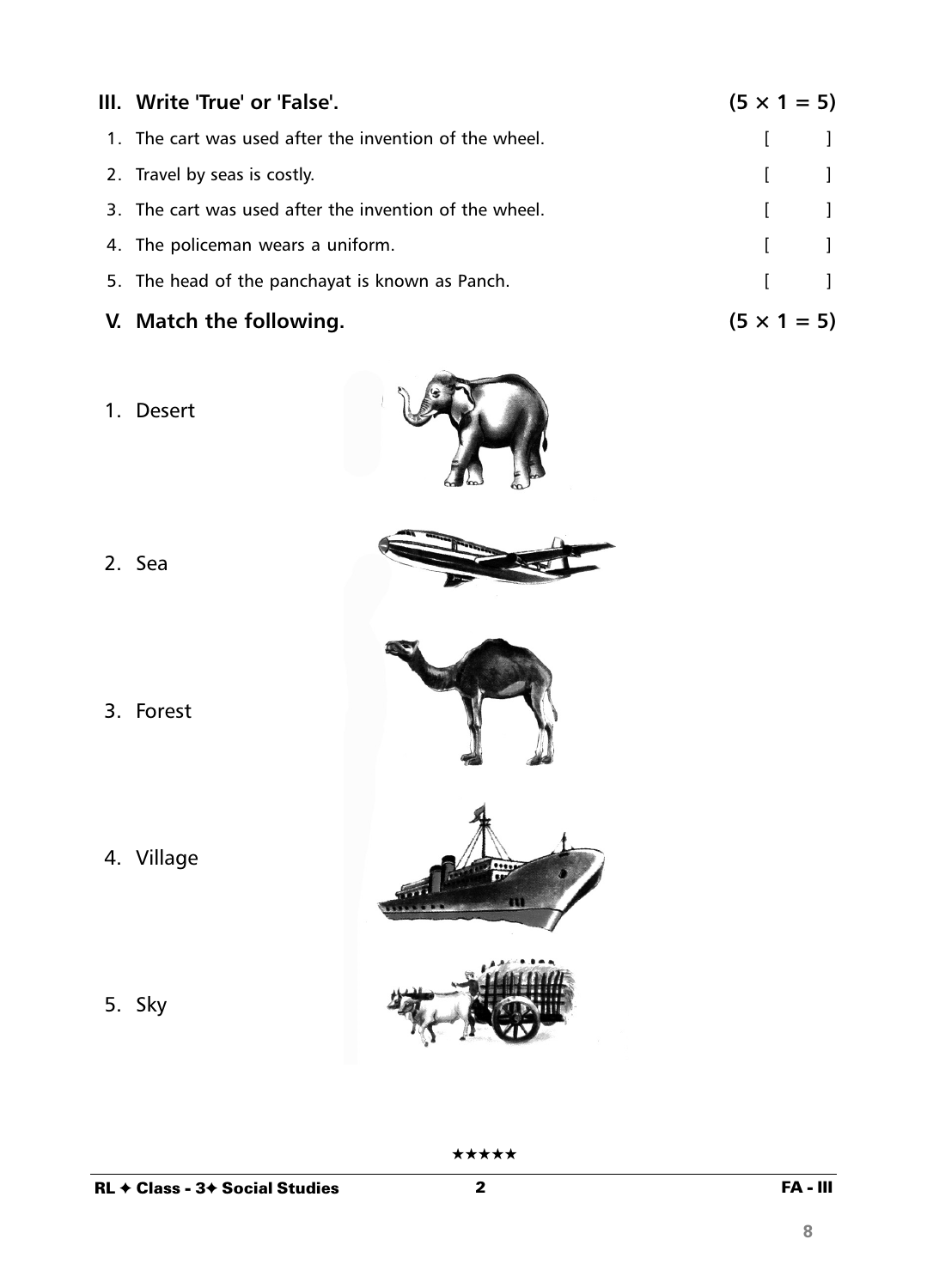|            | <b>Real Life</b><br><b>Social Studies</b><br><b>Text Book</b> | $C - 18$<br><b>FORMATIVE ASSESSMENT - IV</b>           |               |                 |                     |
|------------|---------------------------------------------------------------|--------------------------------------------------------|---------------|-----------------|---------------------|
|            | Syllabus:<br>(15 to 18 Lessons)                               | Class - 3 : Vikram Real Life Social Studies            |               |                 | 25                  |
|            | $(Pg. No.s: 86 - 103)$                                        | Time: 1 Hour]                                          |               | [Max. Marks: 25 |                     |
|            | <b>Name:</b>                                                  |                                                        | <b>Class:</b> | <b>Section:</b> | <b>Roll No.</b>     |
|            |                                                               | I. Answer the following questions.                     |               |                 | $(5 \times 2 = 10)$ |
|            |                                                               | 1. Which is the important festival of Kolkata?         |               |                 |                     |
|            |                                                               |                                                        |               |                 |                     |
| 2.<br>Ans. |                                                               | Why do people of Chennai wear cotton clothes?          |               |                 |                     |
| Ans.       |                                                               | 3. What did early men and women wear?                  |               |                 |                     |
| Ans.       |                                                               | 4. Which metats were first used by early men?          |               |                 |                     |
|            |                                                               | 5. Which are the main industries of Kolkata?           |               |                 |                     |
|            | II. Fill in the blanks.                                       |                                                        |               |                 | $(5 \times 1 = 5)$  |
|            |                                                               | 1. _____________ Church is an ancient church.          |               |                 |                     |
|            |                                                               | 2. Early man used ___________ as his weapons.          |               |                 |                     |
| 3.         |                                                               | _______________ is a cart without wheels.              |               |                 |                     |
|            |                                                               | 4. The railway coach factory is located at __________. |               |                 |                     |
| 5.         |                                                               | The seaport of Kolkata is known as ___________.        |               |                 |                     |
|            | RL + Class - 3+ Social Studies                                |                                                        | $\mathbf{1}$  |                 | FA - IV             |

 $\frac{1}{1}$  $\hat{\mathbf{r}}$  $\mathbf{I}$  $\mathbf{I}$  $\mathbf{I}$ 

> $\gamma$  $\mathbf{I}$

> $\frac{1}{2}$  $\mathbf I$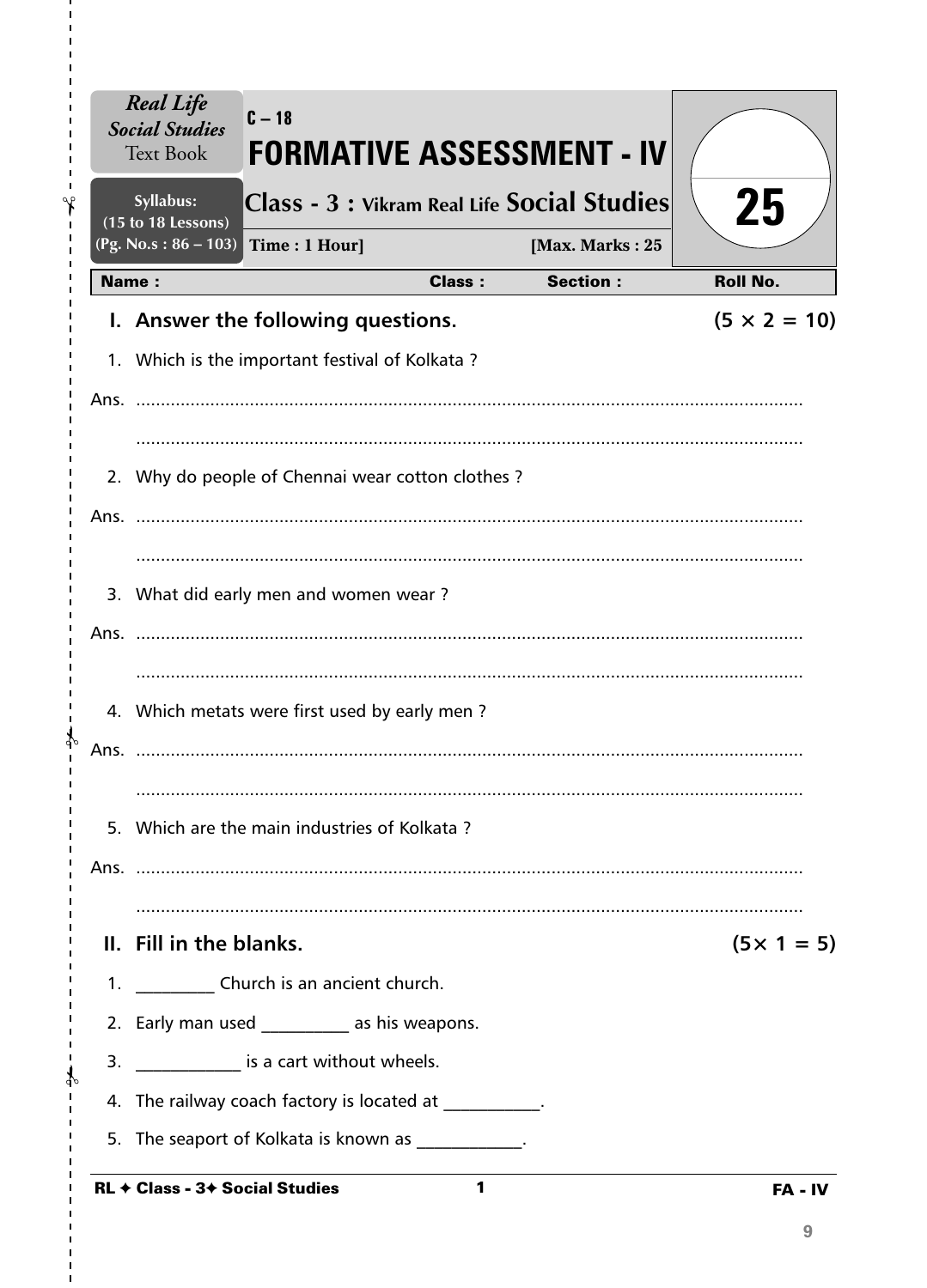| III. Write 'True' or 'False'.                                 | $(5 \times 1 = 5)$ |                                       |
|---------------------------------------------------------------|--------------------|---------------------------------------|
| 1. Early man lived in caves.                                  |                    |                                       |
| 2. Kolkata is famous for Kali temple.                         |                    |                                       |
| 3. People of Kolkata are fond of fish.                        |                    | $\begin{bmatrix} 1 & 1 \end{bmatrix}$ |
| 4. Early man wore cotton clothes.                             |                    | $\begin{bmatrix} 1 & 1 \end{bmatrix}$ |
| 5. Kolkata is the capital city of the state of west B Bengal. | $\mathbf{L}$       |                                       |
| IV. Match the following.                                      | $(5 \times 1 = 5)$ |                                       |

#### **A B**

| 1. Sledge  |         | $\overline{\phantom{a}}$ | a) logs of wood tied together |
|------------|---------|--------------------------|-------------------------------|
| 2. Leisure | $($ )   |                          | b) melting                    |
| 3. Raft    | $($ $)$ |                          | c) sing and dance             |
| 4. Metals  | (       |                          | d) domesticated animal        |
| 5. Dog     |         |                          | e) cart without wheels        |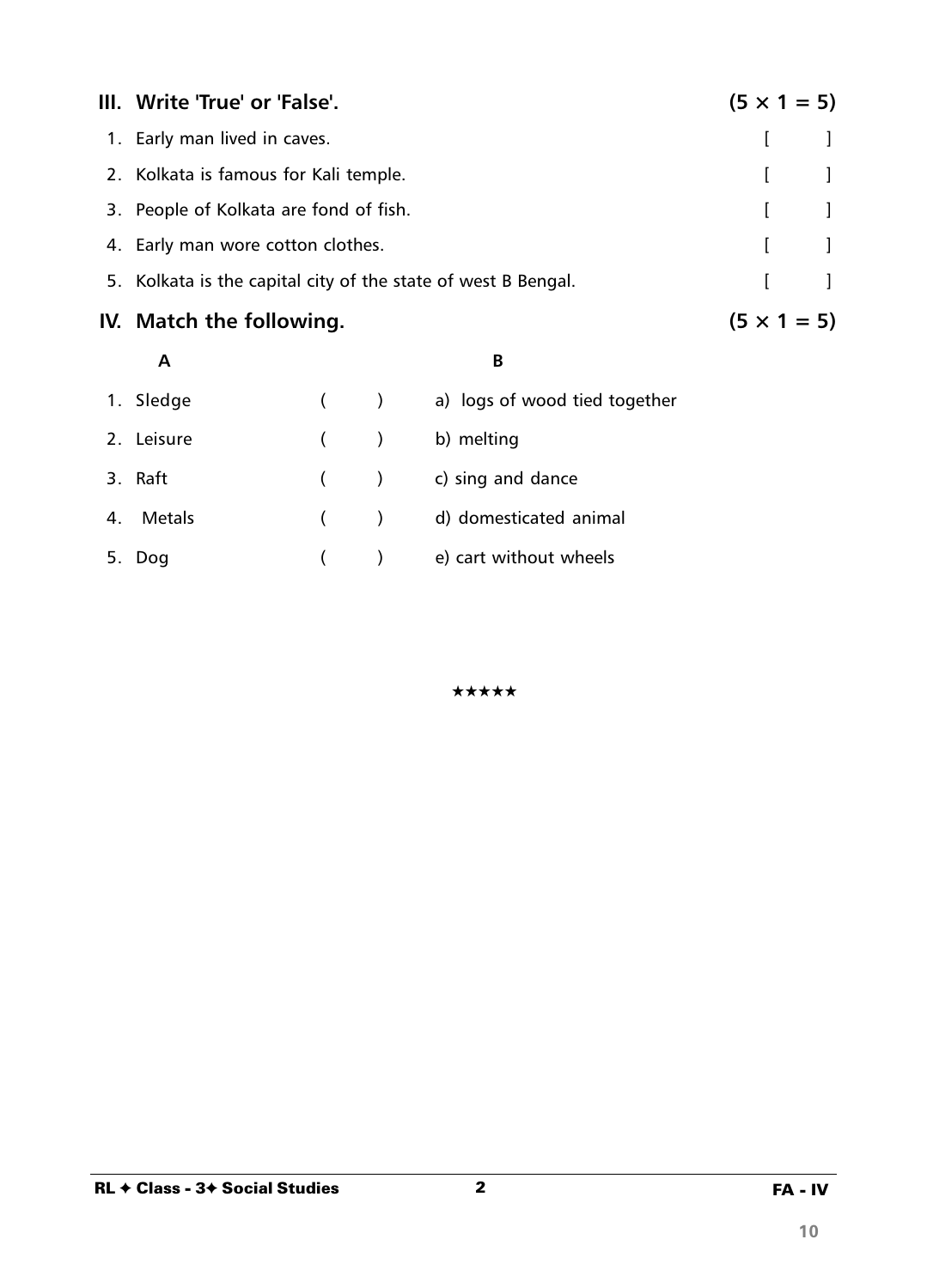|               |      | <b>Real Life</b><br><b>Social Studies</b><br><b>Text Book</b> | $C-18$<br><b>SUMMATIVE ASSESSMENT - I</b>           |               |                 |                      |
|---------------|------|---------------------------------------------------------------|-----------------------------------------------------|---------------|-----------------|----------------------|
| Ÿ             |      | Syllabus:<br>(1 to 7 Lessons)                                 | Class - 3 : Vikram Real Life Social Studies         |               |                 | 50                   |
|               |      | (Pg. No.s: $5 - 47$ )                                         | Time : $2\frac{1}{2}$ Hours]                        |               | [Max. Marks: 50 |                      |
|               |      | <b>Name:</b>                                                  |                                                     | <b>Class:</b> | <b>Section:</b> | <b>Roll No.</b>      |
|               |      |                                                               | I. Answer the following questions.                  |               |                 | $(10 \times 3 = 30)$ |
|               |      |                                                               | 1. What are latitudes and longitudes?               |               |                 |                      |
|               |      |                                                               |                                                     |               |                 |                      |
|               |      |                                                               | 2. How does the earth look like?                    |               |                 |                      |
|               |      |                                                               |                                                     |               |                 |                      |
|               |      |                                                               | 3. Name three rivers of South India.                |               |                 |                      |
|               |      |                                                               |                                                     |               |                 |                      |
|               |      |                                                               | 4. What is the capital city of India?               |               |                 |                      |
|               |      |                                                               |                                                     |               |                 |                      |
|               |      |                                                               | 5. How many union territories are there in India?   |               |                 |                      |
|               |      |                                                               |                                                     |               |                 |                      |
|               |      |                                                               | 6. Where is Andhra Pradesh located?                 |               |                 |                      |
|               | Ans. |                                                               |                                                     |               |                 |                      |
|               |      |                                                               | 7. What is the most literate state in India?        |               |                 |                      |
| п             |      |                                                               |                                                     |               |                 |                      |
|               |      |                                                               | 8. Which factors influence our dress?               |               |                 |                      |
|               |      |                                                               |                                                     |               |                 |                      |
|               |      | 9. How is Diwali celebrated?                                  |                                                     |               |                 |                      |
|               |      |                                                               |                                                     |               |                 |                      |
| $\frac{1}{4}$ |      |                                                               | 10. Which are the reagional and seasonal festivals? |               |                 |                      |
|               |      |                                                               |                                                     |               |                 |                      |
|               |      |                                                               |                                                     |               |                 |                      |

 $\mathbf{1}$ 

I.

I.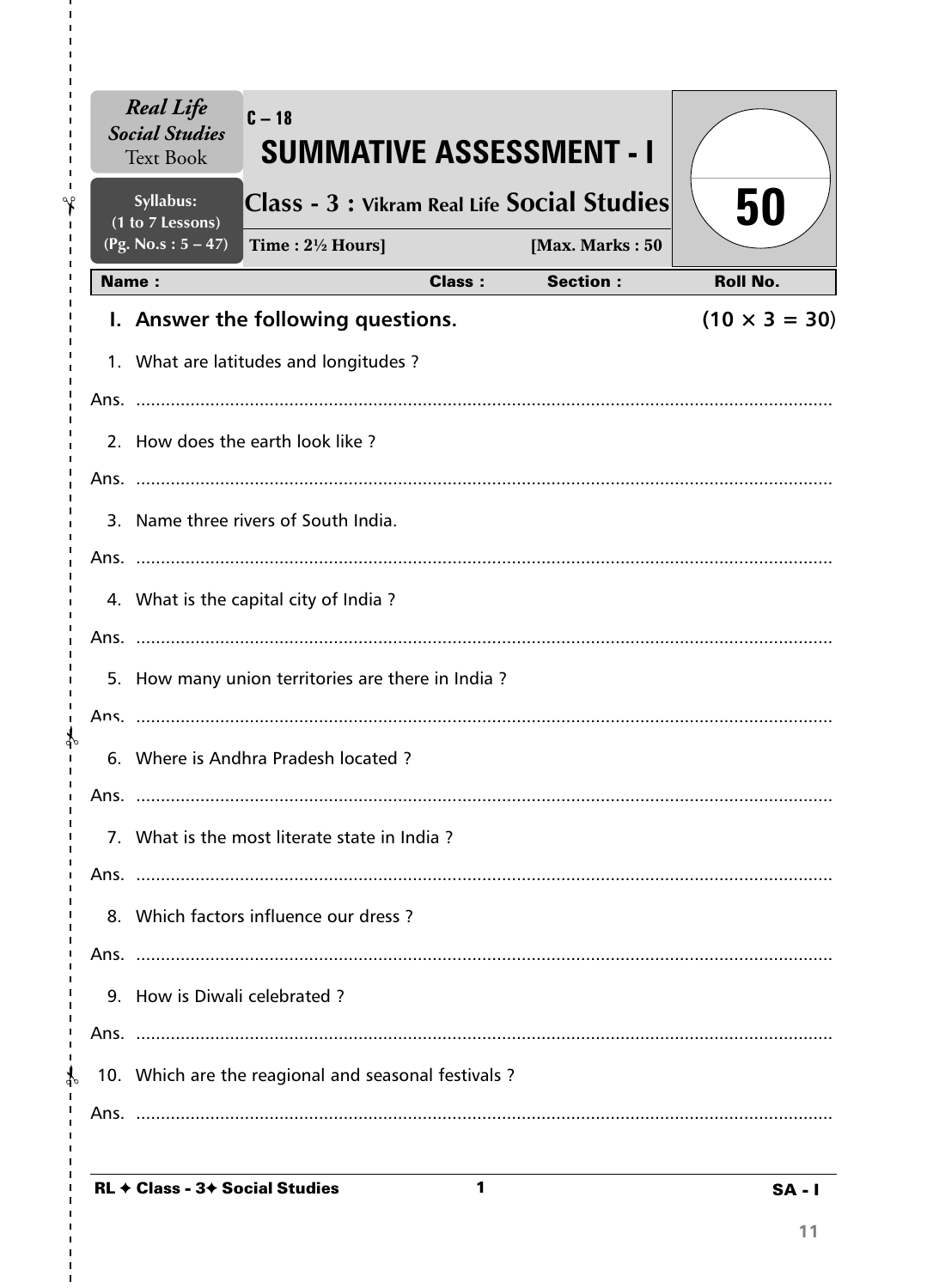### **II.** Fill in the blanks. (10  $\times$  1 = 10)

- 1. Colour of the planet earth is \_\_\_\_\_\_\_\_.
- 2. Our country is in the \_\_\_\_\_\_\_\_\_\_\_ continent.
- 3. The desert in India is  $\frac{1}{2}$ .
- 4. The capital city of Gujarat is  $\qquad \qquad$ .
- 5. \_\_\_\_\_\_\_\_\_\_ is located the garden city.
- 6. To be healthy we should eat \_\_\_\_\_\_\_\_\_ food.
- 7. \_\_\_\_\_\_\_\_\_\_\_\_ is the last day of Dussehra.
- 8. Onam is celebrated in Fig. 2. 1998.
- 9. Orissa is on the \_\_\_\_\_\_\_\_\_\_ of Andhra Pradesh.
- 10. The smallest ocean is the manuscript of the set of the set of the set of the set of the set of the set of the set of the set of the set of the set of the set of the set of the set of the set of the set of the set of th
- **III. Write (T) for True statements and (F) for False statements. (5 × 1 = 5)**
- 1. Europe is the biggest continent.
- 2. India has different climates. The contract of the contract of the contract of the contract of the contract of the contract of the contract of the contract of the contract of the contract of the contract of the contract
- 3. The Meenakshi temple is at Tiruchirapalli. The matrix of the Meenakshi temple is at Tiruchirapalli.
- 4. The Sun revolves round the Earth. The Sun revolves round the Earth.
- 5. The capital city of Haryana is Chandigarh **Fig. 1** (1) The capital city of Haryana is Chandigarh **[**  $\qquad$  ]
- **IV.** Match the following.  $(5 \times 1 = 5)$ 
	- $\mathsf A$

| 1. Spices          | (                                      | a) Kashmir         |
|--------------------|----------------------------------------|--------------------|
| 2. Pulses          | $($ )                                  | b) Men's dress     |
| 3. Woollen clothes | $\overline{\phantom{a}}$<br>$\sqrt{2}$ | c) Bengal gram     |
| 4. Lungi           | $($ )                                  | d) Pepper, cresses |
| 5. Pyjama - Kurtha |                                        | e) Tamil Nadu      |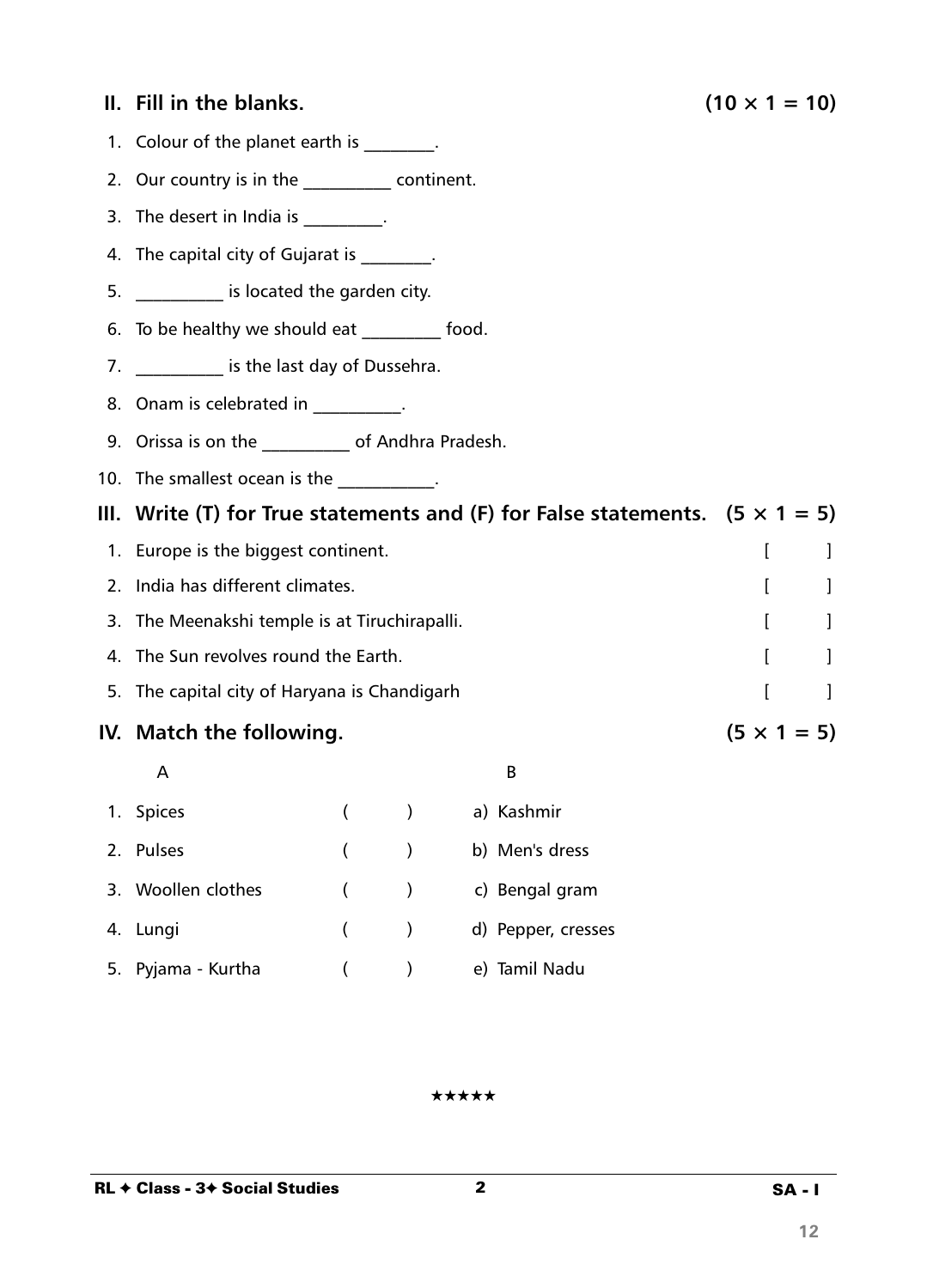|               |      | <b>Real Life</b><br><b>Social Studies</b><br><b>Text Book</b> | $C - 18$<br><b>SUMMATIVE ASSESSMENT - II</b>                      |               |                 |                      |  |
|---------------|------|---------------------------------------------------------------|-------------------------------------------------------------------|---------------|-----------------|----------------------|--|
|               |      | Syllabus:<br>(1 to 14 Lessons)                                | Class - 3 : Vikram Real Life Social Studies                       |               |                 | 50                   |  |
|               |      | (Pg. No.s: $5 - 85$ )                                         | Time: $2\frac{1}{2}$ Hours]                                       |               | [Max. Marks: 50 |                      |  |
|               |      | <b>Name:</b>                                                  |                                                                   | <b>Class:</b> | <b>Section:</b> | <b>Roll No.</b>      |  |
|               |      |                                                               | I. Answer the following questions.                                |               |                 | $(10 \times 3 = 30)$ |  |
|               |      |                                                               | 1. Write about some important industries in Mumbai?               |               |                 |                      |  |
|               |      |                                                               |                                                                   |               |                 |                      |  |
|               |      |                                                               | 2. Why is the Iron Pillar important?                              |               |                 |                      |  |
|               |      |                                                               |                                                                   |               |                 |                      |  |
|               |      |                                                               | 3. Write two differences between Municipalities and Corporations. |               |                 |                      |  |
|               |      |                                                               |                                                                   |               |                 |                      |  |
|               |      |                                                               | 4. Mention two important duties of a policeman.                   |               |                 |                      |  |
|               |      |                                                               |                                                                   |               |                 |                      |  |
|               |      | 5. Write about the important postal services.                 |                                                                   |               |                 |                      |  |
|               |      |                                                               |                                                                   |               |                 |                      |  |
|               |      |                                                               | 6. What are the means of road transport?                          |               |                 |                      |  |
|               | Ans. |                                                               |                                                                   |               |                 |                      |  |
|               |      |                                                               | 7. What are the occupations related to forests?                   |               |                 |                      |  |
|               |      |                                                               |                                                                   |               |                 |                      |  |
|               |      | 8. Write about Id festival.                                   |                                                                   |               |                 |                      |  |
|               |      |                                                               |                                                                   |               |                 |                      |  |
|               |      | 9. Name some important fruits available in our country.       |                                                                   |               |                 |                      |  |
|               |      |                                                               |                                                                   |               |                 |                      |  |
| $\frac{1}{4}$ |      |                                                               | 10. What are the boundaries of Karnataka?                         |               |                 |                      |  |
|               |      |                                                               |                                                                   |               |                 |                      |  |
|               |      |                                                               |                                                                   |               |                 |                      |  |

 $\mathbf{1}$ 

I.

I.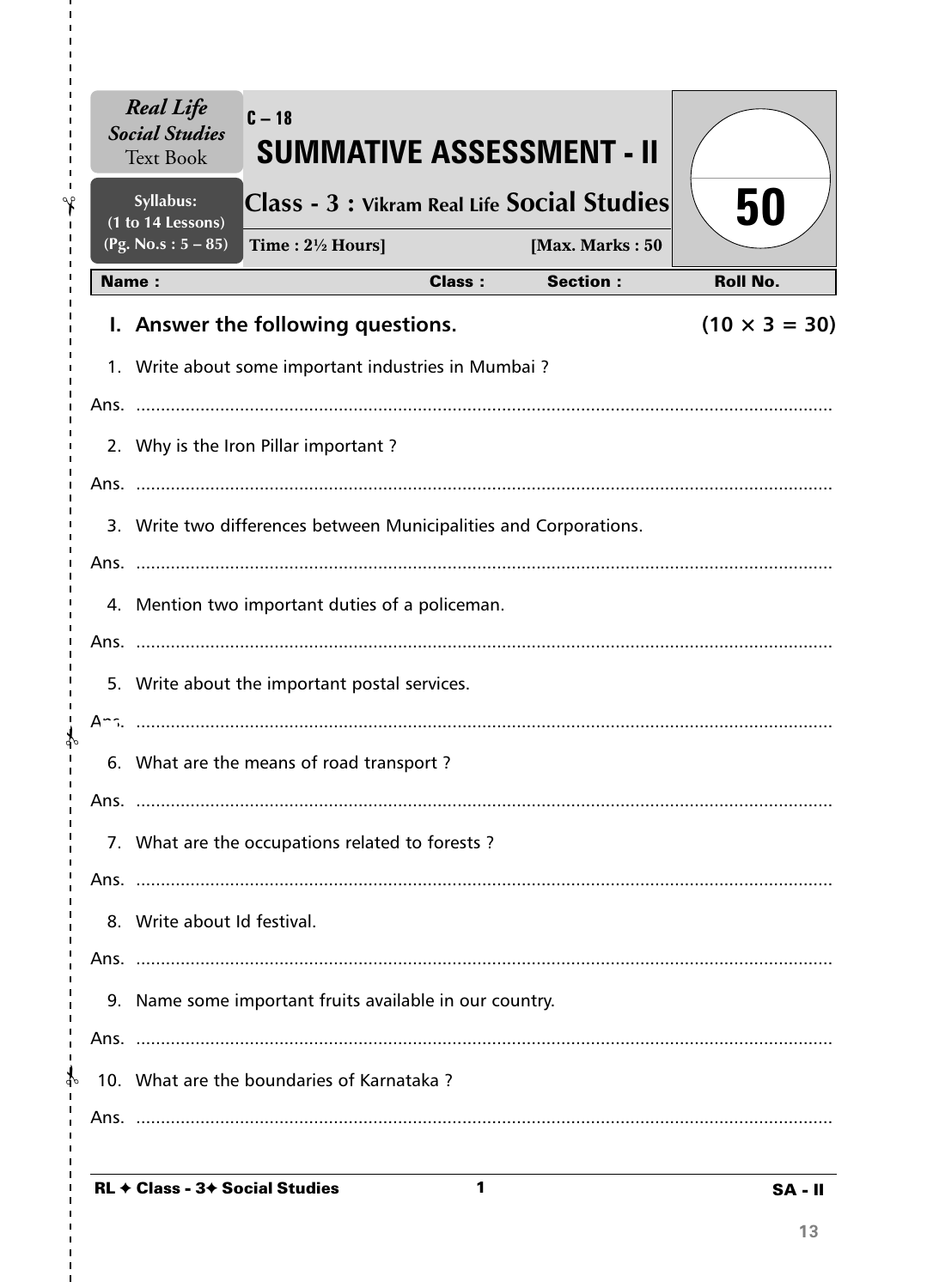|    | II. Fill in the blanks.                                                             |                    |           |                                                                          | $(10 \times 1 = 10)$         |  |  |
|----|-------------------------------------------------------------------------------------|--------------------|-----------|--------------------------------------------------------------------------|------------------------------|--|--|
|    | 1. The climate of Mumbai is ________.                                               |                    |           |                                                                          |                              |  |  |
|    | 2. The Jantar Mantar was built by _________.                                        |                    |           |                                                                          |                              |  |  |
|    | 3. The Mayor is the head of the _________.                                          |                    |           |                                                                          |                              |  |  |
|    | 4. E-mail means _________ mail.                                                     |                    |           |                                                                          |                              |  |  |
|    | 5. Trains travel on Fig.                                                            |                    |           |                                                                          |                              |  |  |
|    | 6. The climate of Mumbai is _________.                                              |                    |           |                                                                          |                              |  |  |
|    |                                                                                     |                    |           | 7. Satellite has made communications very ___________ and _____________. |                              |  |  |
|    | 8. __________ is used for the movement of an aeroplane.                             |                    |           |                                                                          |                              |  |  |
|    | 9. The __________ weave clothes.                                                    |                    |           |                                                                          |                              |  |  |
|    | 10. ____________ is the last day of Dussehra.                                       |                    |           |                                                                          |                              |  |  |
|    | III. Write (T) for True statements and (F) for False statements. $(5 \times 1 = 5)$ |                    |           |                                                                          |                              |  |  |
|    | 1. Air transport is cheap.                                                          | I<br>-1            |           |                                                                          |                              |  |  |
|    | 2. Travel by seas is costly.                                                        |                    |           |                                                                          | $\mathbf{r}$<br>$\perp$      |  |  |
|    | 3. Every village in our country has a hospital.                                     |                    |           |                                                                          | $\mathbf{I}$<br>-1           |  |  |
|    | 4. The roads are wide in Delhi.                                                     |                    |           |                                                                          | $\mathbf{r}$<br>$\mathbf{I}$ |  |  |
|    | 5. Apples are not available in India.                                               |                    |           |                                                                          | $\overline{[}$<br>$\Box$     |  |  |
|    | IV. Match the following.                                                            | $(5 \times 1 = 5)$ |           |                                                                          |                              |  |  |
|    | Α                                                                                   |                    |           | В                                                                        |                              |  |  |
| 1. | Appu Ghar                                                                           |                    |           | a) Tall tower                                                            |                              |  |  |
| 2. | <b>Qutb Minar</b>                                                                   |                    |           | b) Children                                                              |                              |  |  |
| 3. | Chanakyapuri                                                                        |                    |           | c) Hospitals                                                             |                              |  |  |
| 4. | Jantar Mantar                                                                       |                    | $\lambda$ | d) Planetarium                                                           |                              |  |  |

5. Nursing ( ) e) Ambassadors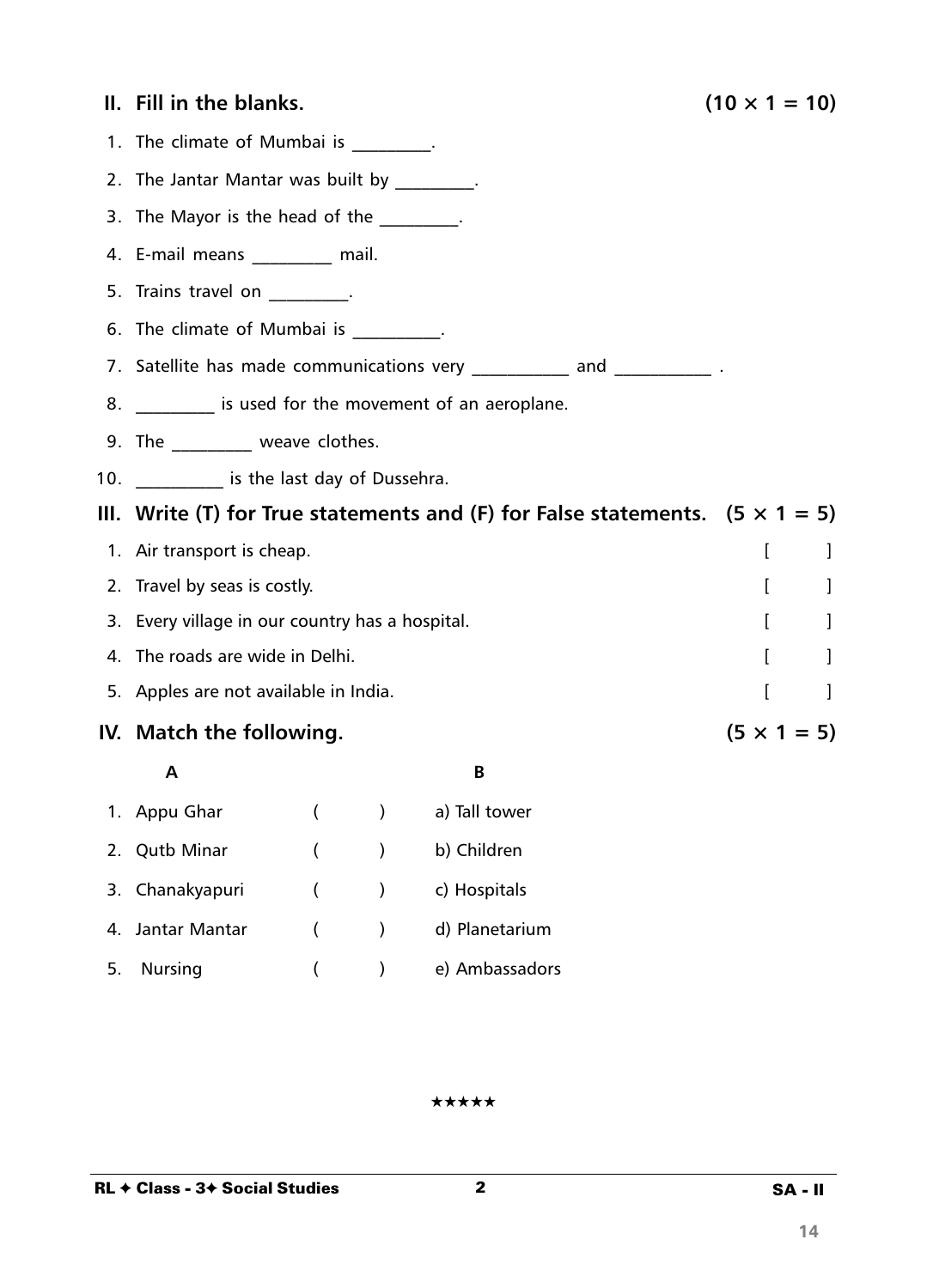| $\blacksquare$       |     | <b>Real Life</b><br><b>Social Studies</b><br><b>Text Book</b> | $C - 18$<br><b>SUMMATIVE ASSESSMENT - III</b>                                        |               |                 |                      |
|----------------------|-----|---------------------------------------------------------------|--------------------------------------------------------------------------------------|---------------|-----------------|----------------------|
| F                    |     | Syllabus:<br>(1 to 20 Lessons)                                | Class - 3 : Vikram Real Life Social Studies                                          |               |                 | 50                   |
| п<br>J.<br>п         |     | $(Pg. No.s: 5 - 116)$                                         | Time : $2\frac{1}{2}$ Hours]                                                         |               | [Max. Marks: 50 |                      |
|                      |     | <b>Name:</b>                                                  |                                                                                      | <b>Class:</b> | <b>Section:</b> | <b>Roll No.</b>      |
|                      |     |                                                               | I. Answer the following questions.                                                   |               |                 | $(10 \times 2 = 20)$ |
|                      |     |                                                               | 1. What is the message of Mahavira?                                                  |               |                 |                      |
|                      |     |                                                               | 2. What happened to Sita in the forest?                                              |               |                 |                      |
|                      |     |                                                               | 3. Which are the main industries of Kolkata?                                         |               |                 |                      |
|                      |     |                                                               | 4. Write two reasons for the importance of Mumbai.                                   |               |                 |                      |
|                      | 5.  |                                                               | What is the importance of the Red Fort?                                              |               |                 |                      |
|                      | 6.  |                                                               | Who are eligible to vote in the Panchat elections?                                   |               |                 |                      |
|                      |     |                                                               | 7. Why is the postman a friend of all the people?                                    |               |                 |                      |
|                      |     |                                                               | 8. What is the difference between the ancient and the modern means of communication? |               |                 |                      |
|                      |     |                                                               | 9. What are the means of road transport?                                             |               |                 |                      |
|                      |     |                                                               | 10. What are the occupations related to forests?                                     |               |                 |                      |
|                      |     | II. Fill in the blanks.                                       |                                                                                      |               |                 | $(10 \times 1 = 10)$ |
|                      |     |                                                               | Early men settled mostly on                                                          |               |                 |                      |
|                      |     |                                                               | 2. The discovery of changed the life of man.                                         |               |                 |                      |
|                      |     |                                                               | 3. The climate of Mumbai is The climate of Mumbai is                                 |               |                 |                      |
| п                    |     |                                                               | 4. Onam is celebrated in _________.                                                  |               |                 |                      |
|                      |     |                                                               | 5. ______________ and _______________ were used to travel on rivers.                 |               |                 |                      |
|                      |     |                                                               | 6. Early man used ____________ as his weapons.                                       |               |                 |                      |
|                      |     |                                                               | 7. ______________ is the longest beach in India.                                     |               |                 |                      |
| T.<br>$\frac{1}{2}$  |     |                                                               | 8. A new bridge built on the river Hoogly is known as                                |               |                 |                      |
| I.<br>т<br>-1        |     |                                                               | 9. The Bhabha Atomic Research Centre is located at __________.                       |               |                 |                      |
| $\blacksquare$<br>I. | 10. |                                                               | is the smallest continent.                                                           |               |                 |                      |
|                      |     | <b>RL ← Class - 3+ Social Studies</b>                         |                                                                                      | 1             |                 | <b>SA - III</b>      |

I.

 $\mathbf I$  $\blacksquare$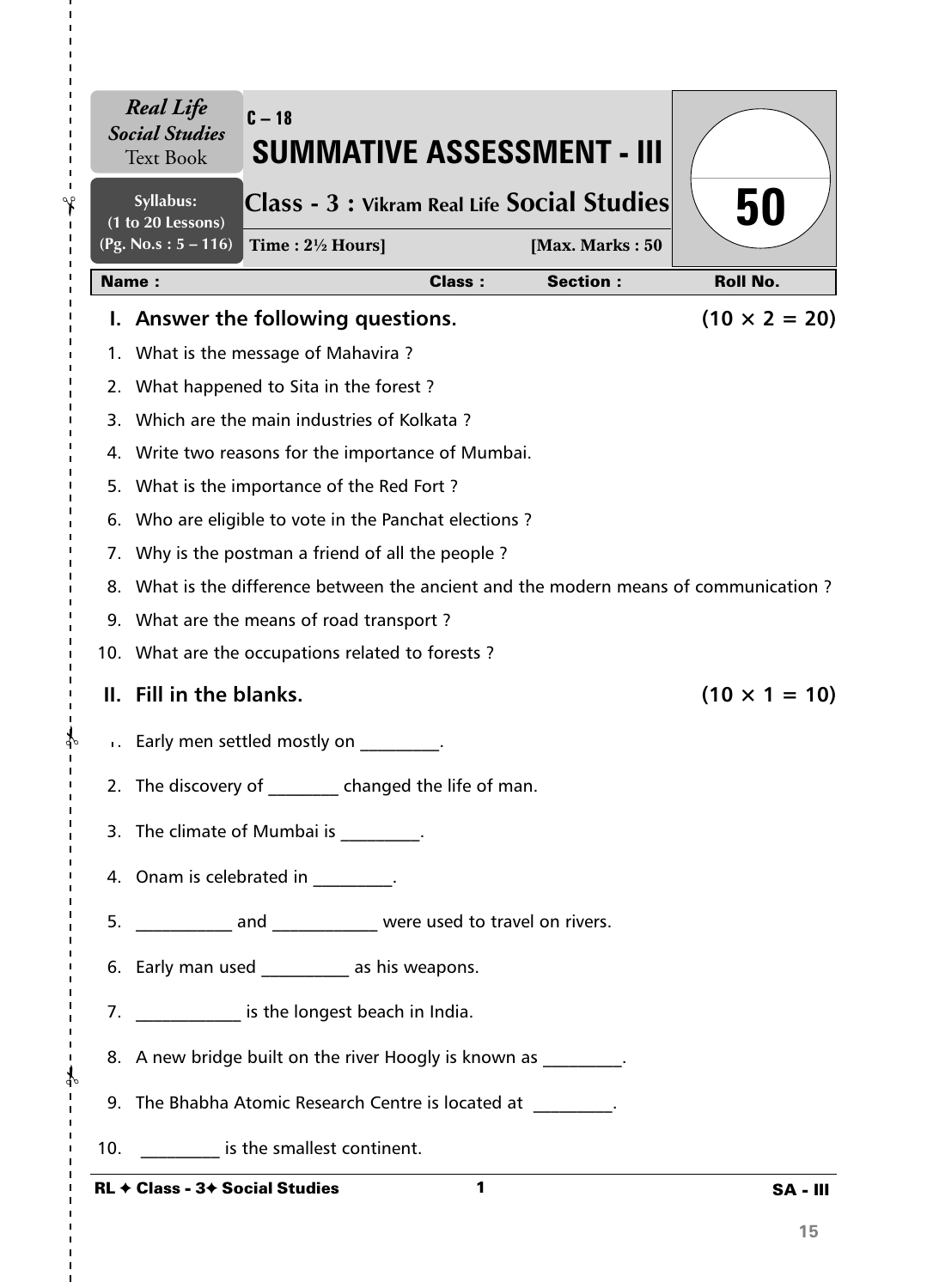|    |                                                   |          |               | III. Write the names of the occupations connected with.                            | $(4 \times 2 = 8)$ |   |
|----|---------------------------------------------------|----------|---------------|------------------------------------------------------------------------------------|--------------------|---|
|    | 1. Hospitals                                      |          |               |                                                                                    |                    |   |
|    | 2. Blackboard and chalk piece                     |          |               |                                                                                    |                    |   |
|    | 3. Stitching of clothes                           |          |               |                                                                                    |                    |   |
|    | 4. Making doors and windows                       |          |               |                                                                                    |                    |   |
|    |                                                   |          |               | IV. Write (T) for True statements and (F) for False statements. $(5 \times 1 = 5)$ |                    |   |
|    | 1. The roads anre wide in Delhi.                  |          |               |                                                                                    | I                  | 1 |
|    | 2. Kolkata is famous for Kali temple.             |          |               |                                                                                    | ſ                  | 1 |
|    | 3. Early man ate cooked food.                     |          |               |                                                                                    |                    | J |
|    | 4. Raja Janaka was the father of Sita.            | [        | 1             |                                                                                    |                    |   |
| 5. | There is no variety in the dress worn by Indians. | L        | 1             |                                                                                    |                    |   |
| 6. | Buddha Poornima is a seasonal festival.           | L        | I             |                                                                                    |                    |   |
| 7. |                                                   |          |               | The Mayor is the head of the Municipal Corporation.                                | ſ                  | 1 |
|    | V. Match the following.                           |          |               |                                                                                    | $(5 \times 1 = 5)$ |   |
|    | A                                                 |          |               | B                                                                                  |                    |   |
|    | 1. Sledge                                         |          | $\mathcal{E}$ | a) Logs of wood tied together                                                      |                    |   |
|    | 2. Leisure                                        |          | $\lambda$     | b) Melting                                                                         |                    |   |
|    | 3. Raft                                           | $\left($ | $\big)$       | c) Sing and dance                                                                  |                    |   |
| 4. | <b>Metals</b>                                     | (        | $\mathcal{E}$ | d) Domesticated animals                                                            |                    |   |
| 5. | Dog                                               | $\left($ | $\mathcal{C}$ | e) Cart without wheels                                                             |                    |   |

2 SA - III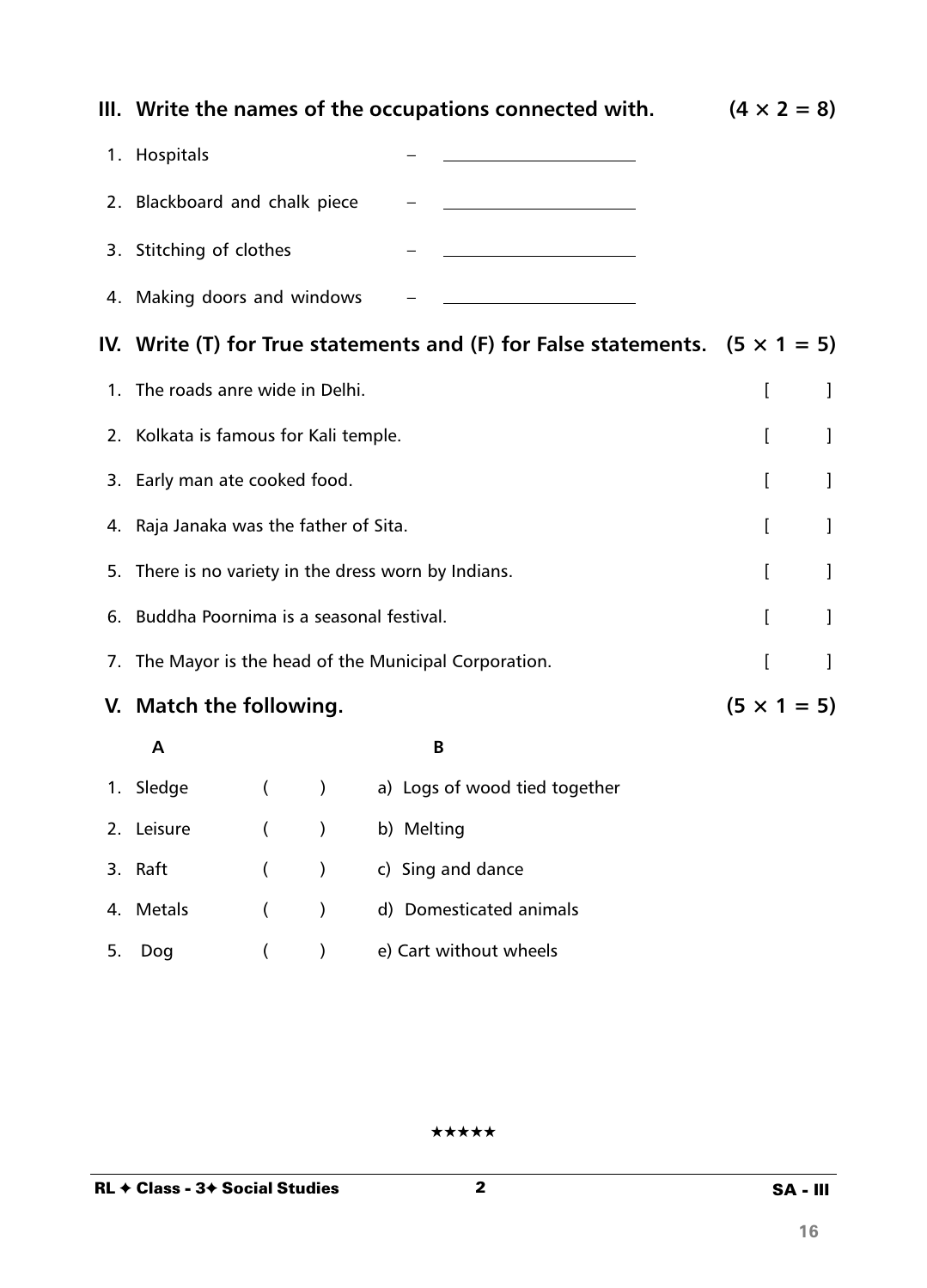|              | <b>Real Life</b><br><b>Social Studies</b><br><b>Text Book</b> | $C - 18$                                                         |               | <b>FORMATIVE ASSESSMENT - I</b>             |                     |
|--------------|---------------------------------------------------------------|------------------------------------------------------------------|---------------|---------------------------------------------|---------------------|
|              | Syllabus:<br>(1 to 3 Lessons)                                 |                                                                  |               | Class - 3 : Vikram Real Life Social Studies | 25                  |
|              | (Pg. No.s: $5 - 20$ )                                         | Time: 1 Hour]                                                    |               | [Max. Marks: 25                             |                     |
| <b>Name:</b> |                                                               |                                                                  | <b>Class:</b> | <b>Section:</b>                             | <b>Roll No.</b>     |
|              |                                                               | I. Answer the following questions.                               |               |                                             | $(5 \times 2 = 10)$ |
|              | 1. What is an atlas?                                          |                                                                  |               |                                             |                     |
|              |                                                               |                                                                  |               |                                             |                     |
|              |                                                               |                                                                  |               |                                             |                     |
|              |                                                               | 2. How does the earth look like?                                 |               |                                             |                     |
|              |                                                               |                                                                  |               |                                             |                     |
|              |                                                               |                                                                  |               |                                             |                     |
|              |                                                               | 3. Why is India called sub continent?                            |               |                                             |                     |
| Ans.         |                                                               |                                                                  |               |                                             |                     |
|              |                                                               |                                                                  |               |                                             |                     |
|              | 4. What is solar system?                                      |                                                                  |               |                                             |                     |
| Ans.         |                                                               |                                                                  |               |                                             |                     |
|              |                                                               |                                                                  |               |                                             |                     |
|              |                                                               | 5. Who was the first Indian to travel in space?                  |               |                                             |                     |
|              |                                                               |                                                                  |               |                                             |                     |
|              |                                                               |                                                                  |               |                                             |                     |
|              | II. Fill in the blanks.                                       |                                                                  |               |                                             | $(5 \times 1 = 5)$  |
|              |                                                               | 1. The earth is one of the nine ________________.                |               |                                             |                     |
|              |                                                               | 2. Our neighbours on the east are ____________.                  |               |                                             |                     |
|              |                                                               | 3. Land occupies only ________________ of the area of the earth. |               |                                             |                     |
|              |                                                               | 4. The smallest ocean is the _____________.                      |               |                                             |                     |
|              |                                                               | 5. India is the ______________ largest country in the world.     |               |                                             |                     |
|              | <b>RL + Class - 3+ Social Studies</b>                         |                                                                  | 1             |                                             | <b>FA - I</b>       |

Note: Cut along the marking to avoid un-even cutting or torn

 $\frac{1}{1}$  $\mathbf I$  $\mathbf I$  $\mathbf I$ 

 $\mathbf{I}$  $\mathbf I$  $\mathbf{I}$  $\frac{1}{1}$ 

 $\frac{1}{1}$  $\bar{\mathbf{I}}$  $\mathbf I$  $\mathbf{I}$  $\mathbf{I}$  $\mathbf{I}$  $\mathbf{I}$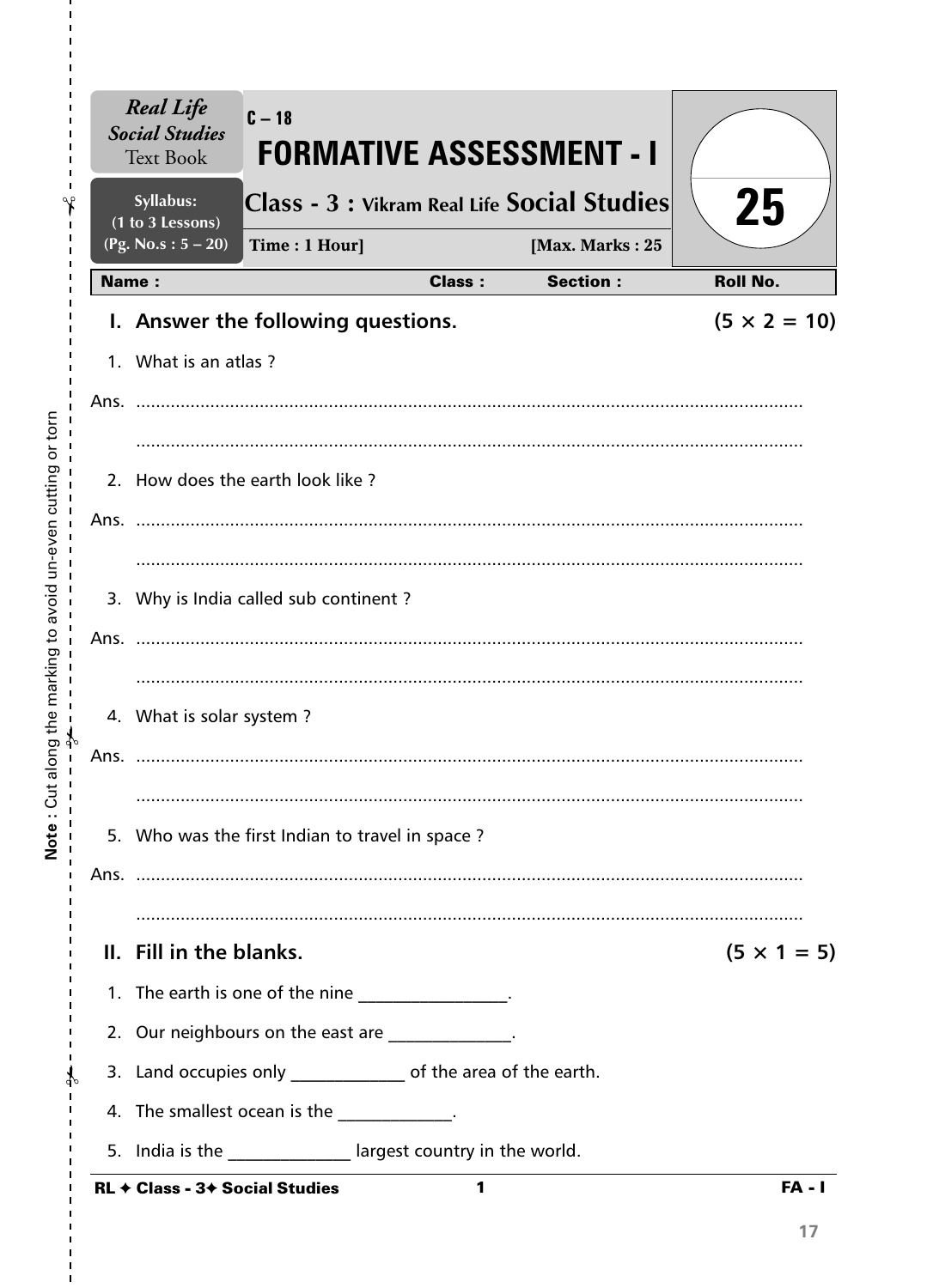### **III.** Write 'True' or 'False'.  $(5 \times 1 = 5)$

- 1. Pakistan is our neighbour in the east.
- 2. A sea is bigger than an ocean.
- 3. Life exists only on the planet Earth.
- 4. The Earth is flat.
- 5. India is a continent.

## **IV.** Match the following.  $(5 \times 1 = 5)$

# **A B** 1. Andaman and Nicobar ( ) a) Moderate climate 2. China ( ) b) Islands 3. Afghanistan ( ) c) Our neighbour 4. Cauvery ( ) d) First in population 5. Coastal plains ( ) e) River

★★★★★



2 FA - I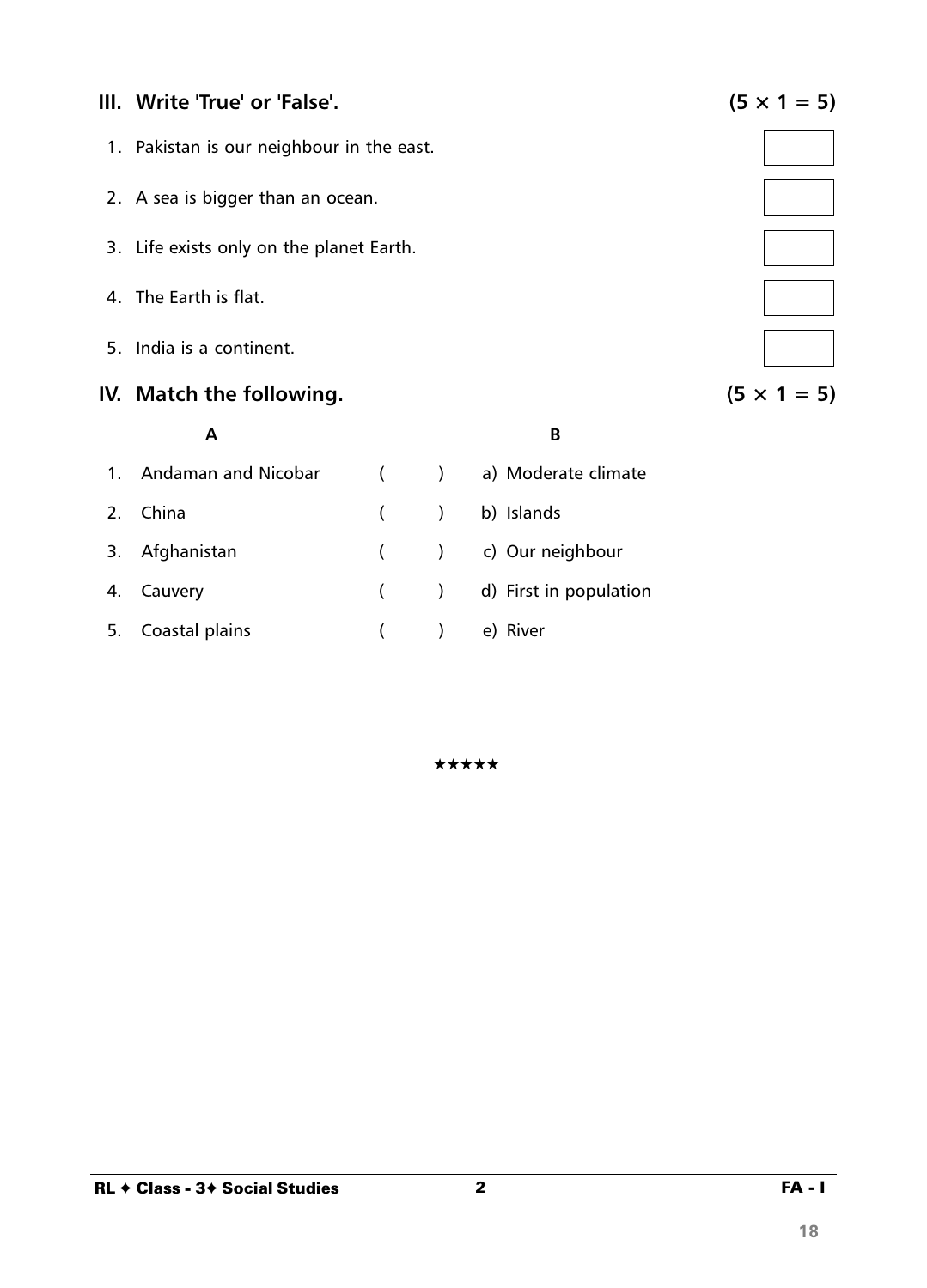| <b>Real Life</b><br><b>Social Studies</b><br><b>Text Book</b> | $C - 18$<br><b>FORMATIVE ASSESSMENT - II</b>         |               |                 |                     |
|---------------------------------------------------------------|------------------------------------------------------|---------------|-----------------|---------------------|
| Syllabus:<br>(4 to 6 Lessons)                                 | Class - 3 : Vikram Real Life Social Studies          |               |                 | 25                  |
| $(Pg. No.s: 21 - 47)$                                         | Time: 1 Hour]                                        |               | [Max. Marks: 25 |                     |
| Name:                                                         |                                                      | <b>Class:</b> | <b>Section:</b> | <b>Roll No.</b>     |
|                                                               | I. Answer the following questions.                   |               |                 | $(5 \times 2 = 10)$ |
|                                                               | 1. Into how many states is India divided?            |               |                 |                     |
|                                                               |                                                      |               |                 |                     |
|                                                               | 2. What is the most literate state in India?         |               |                 |                     |
|                                                               |                                                      |               |                 |                     |
|                                                               | 3. What kind of dress is worn by men in our country? |               |                 |                     |
|                                                               |                                                      |               |                 |                     |
|                                                               | 4. What are the boundaries of Karnataka?             |               |                 |                     |
|                                                               |                                                      |               |                 |                     |
|                                                               | 5. What is the capital city of India?                |               |                 |                     |
|                                                               |                                                      |               |                 |                     |
| II. Fill in the blanks.                                       |                                                      |               |                 | $(5 \times 1 = 5)$  |
|                                                               | 1. _____________ is the longest beach in India.      |               |                 |                     |
|                                                               | 2. The Capital city of Gujarat is __________.        |               |                 |                     |
|                                                               | 3. Malayalam is the mother tongue of the people of   |               |                 |                     |
|                                                               | 4. Wheat is used mostly in _____________ India.      |               |                 |                     |
|                                                               | 5. Cloth is produced in ____________.                |               |                 |                     |
| <b>RL ← Class - 3← Social Studies</b>                         |                                                      | 1             |                 | FA - II             |

 $\blacksquare$  $\mathbf I$ f.

I.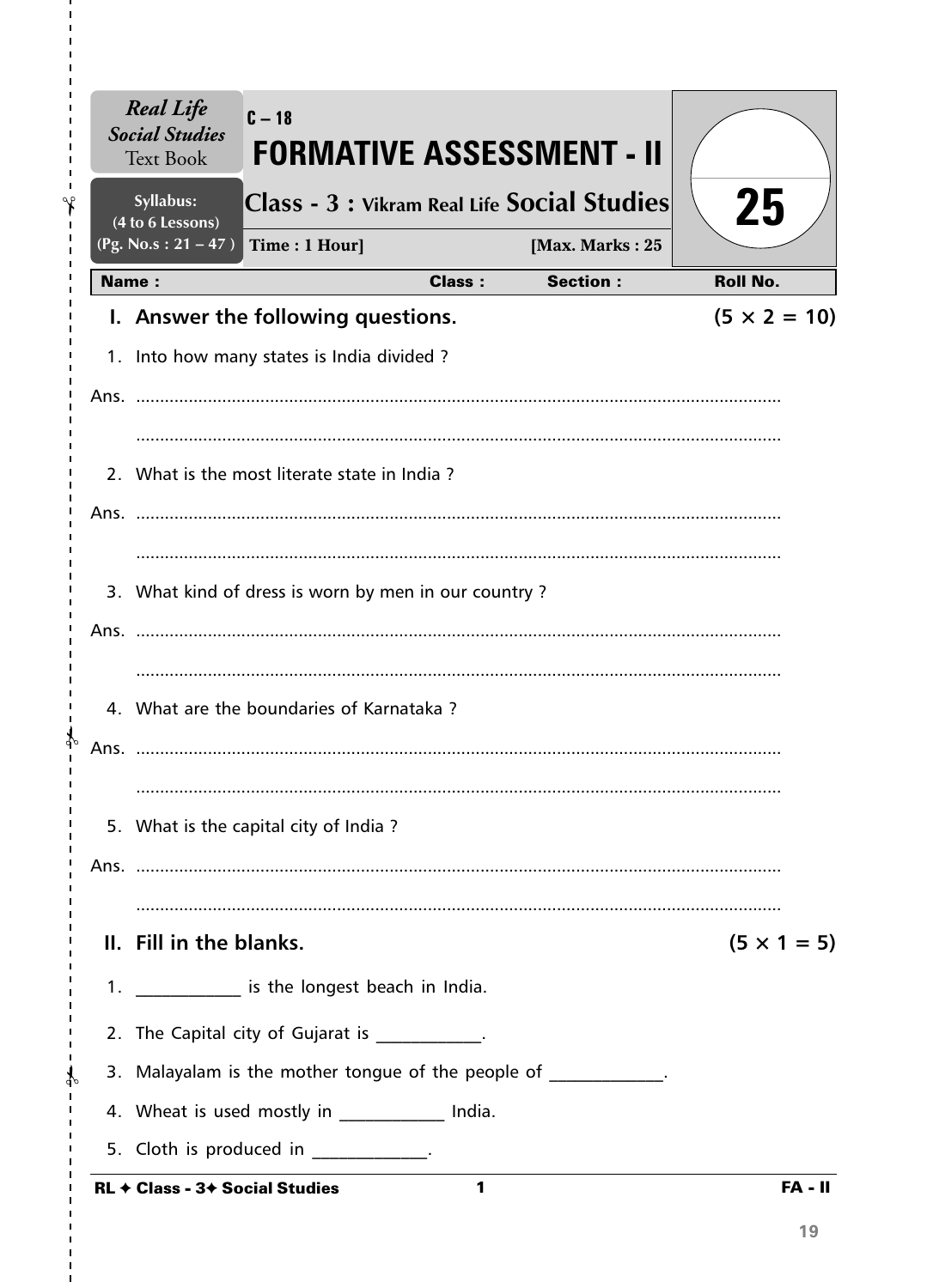## **III.** Write 'True' or 'False'.  $(5 \times 1 = 5)$

- 1. In India all are vegetarians.
- 2. Indians wear cotton clothes because of the hot climate.
- 3. Apples are not available in India.
- 4. North Indians are mostly rice eaters.
- 5. There is no variety in the dress worn by Indians.

### **IV.** Match the following.  $(5 \times 1 = 5)$

|                    |                          | B                      |
|--------------------|--------------------------|------------------------|
| 1. Spices          |                          | ( ) a) Kashmir         |
| 2. Pulses          |                          | ( ) b) Men's dress     |
| 3. Woollen Clothes |                          | ( ) c) Bengal gram     |
| 4. Lungi           |                          | ( ) d) Pepper, cresses |
| 5. Pyjama-Kurtha   | $\overline{\phantom{a}}$ | e) Tamil Nadu          |

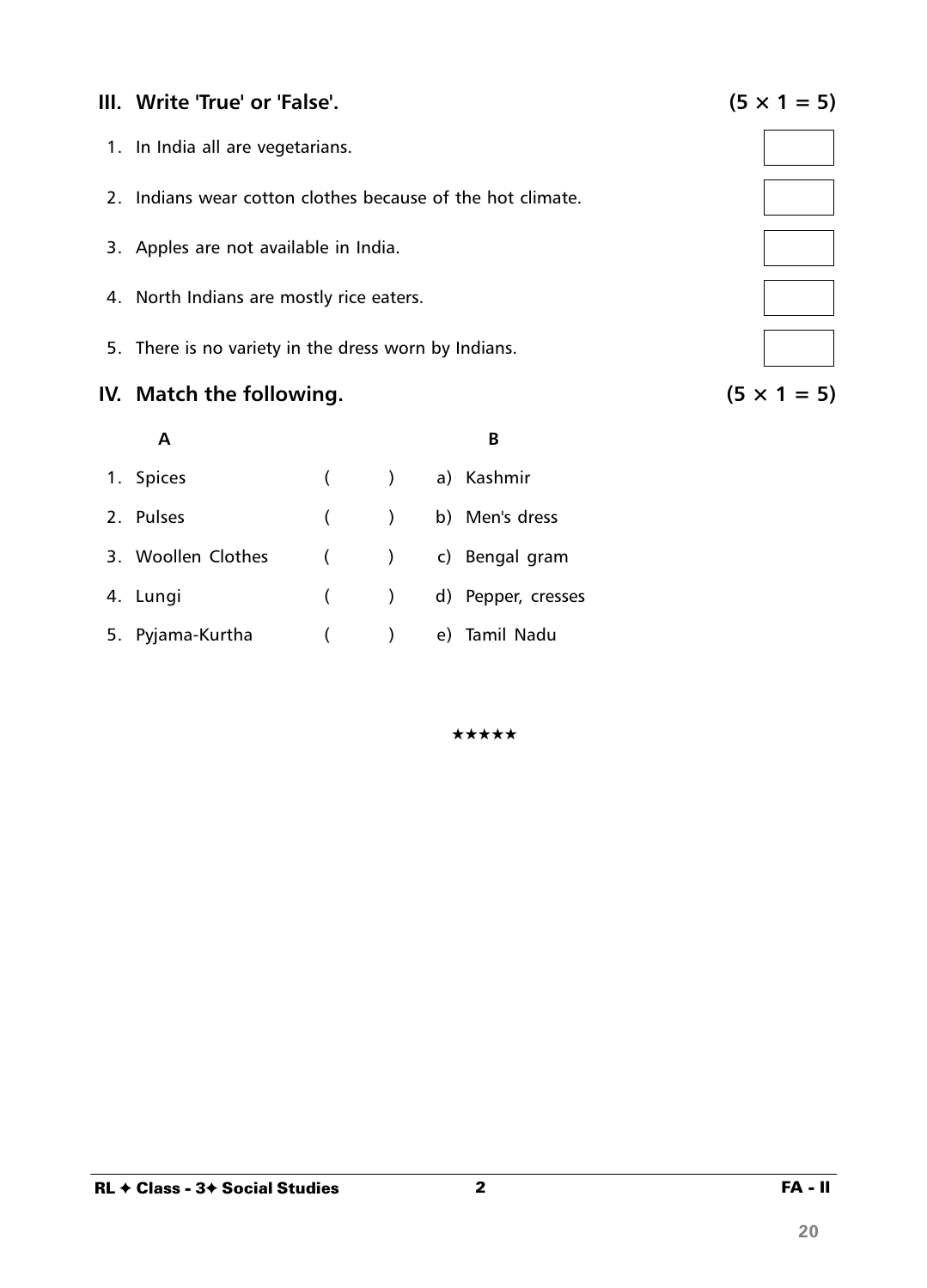|    |              | <b>Real Life</b><br><b>Social Studies</b><br><b>Text Book</b> | $C-18$                                                        |               | <b>FORMATIVE ASSESSMENT - III</b>           |                     |
|----|--------------|---------------------------------------------------------------|---------------------------------------------------------------|---------------|---------------------------------------------|---------------------|
| ۹ρ |              | Syllabus:<br>(8 to 12 Lessons)                                |                                                               |               | Class - 3 : Vikram Real Life Social Studies | 25                  |
|    |              | (Pg. No.s: 48 – 74)                                           | Time: 1 Hour]                                                 |               | [Max. Marks: 25                             |                     |
|    | <b>Name:</b> |                                                               |                                                               | <b>Class:</b> | <b>Section:</b>                             | <b>Roll No.</b>     |
|    |              |                                                               | I. Answer the following questions.                            |               |                                             | $(5 \times 2 = 10)$ |
|    |              |                                                               | 1. What are the means of road transport?                      |               |                                             |                     |
|    |              |                                                               |                                                               |               |                                             |                     |
|    |              |                                                               |                                                               |               |                                             |                     |
|    |              |                                                               | 2. Write about the important postal services.                 |               |                                             |                     |
|    |              |                                                               |                                                               |               |                                             |                     |
|    |              |                                                               |                                                               |               |                                             |                     |
|    |              | 3. What is mining?                                            |                                                               |               |                                             |                     |
|    | Ans.         |                                                               |                                                               |               |                                             |                     |
|    |              |                                                               |                                                               |               |                                             |                     |
|    |              |                                                               | 4. How is the doctor helpful to us?                           |               |                                             |                     |
|    | Ans.         |                                                               |                                                               |               |                                             |                     |
|    |              |                                                               |                                                               |               |                                             |                     |
|    |              |                                                               | 5. Write two important functions of a corporation.            |               |                                             |                     |
|    |              |                                                               |                                                               |               |                                             |                     |
|    |              |                                                               |                                                               |               |                                             |                     |
|    |              | II. Fill in the blanks.                                       |                                                               |               |                                             | $(5 \times 1 = 5)$  |
|    |              |                                                               | 1. The Governments gives ___________ to Municipalities.       |               |                                             |                     |
|    |              |                                                               | 2. The doctor who treats on Ox is a ________.                 |               |                                             |                     |
|    |              |                                                               | 3. In E-mail, the telephone is connected to the               |               |                                             |                     |
|    |              |                                                               | 4. Trains travel on ____________.                             |               |                                             |                     |
|    |              |                                                               | 5. The teacher tranis the pupils to become good ____________. |               |                                             |                     |
|    |              | RL + Class - 3+ Social Studies                                |                                                               | 1             |                                             | <b>FA-III</b>       |

 $\mathbf{I}$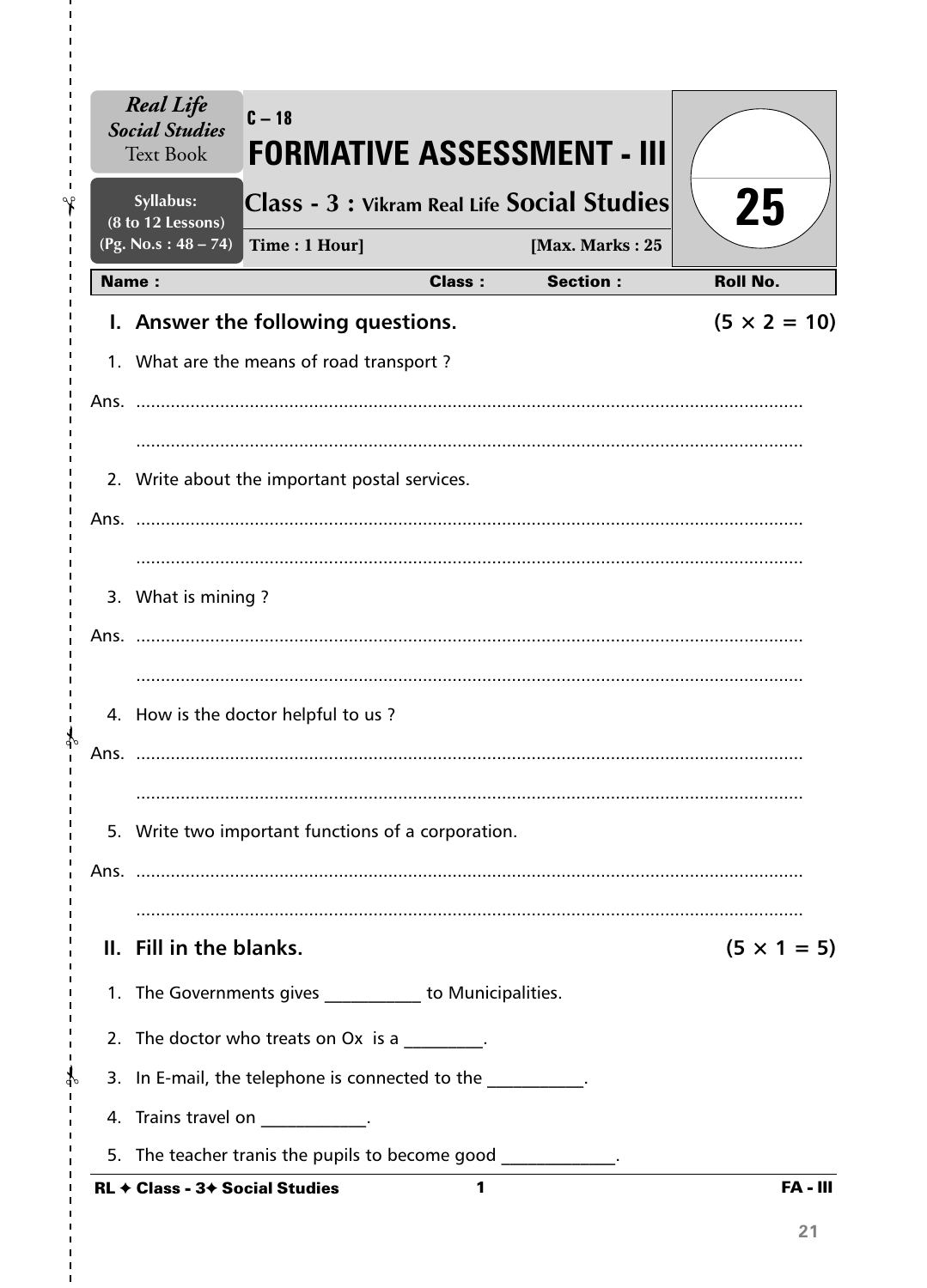| III. Write 'True' or 'False'.                          | $(5 \times 1 = 5)$ |                                                |
|--------------------------------------------------------|--------------------|------------------------------------------------|
| 1. The cart was used after the invention of the wheel. |                    | $\begin{bmatrix} 1 & 1 \end{bmatrix}$          |
| 2. Travel by seas is costly.                           |                    | $\begin{bmatrix} 1 & 1 \\ 1 & 1 \end{bmatrix}$ |
| 3. The cart was used after the invention of the wheel. |                    | $\begin{bmatrix} 1 & 1 \end{bmatrix}$          |
| 4. The policeman wears a uniform.                      |                    | $\begin{bmatrix} 1 & 1 \end{bmatrix}$          |
| 5. The head of the panchayat is known as Panch.        |                    | $\begin{bmatrix} 1 & 1 \end{bmatrix}$          |
| V. Match the following.                                | $(5 \times 1 = 5)$ |                                                |

1. Desert



- 2. Sea
- 

3. Forest



- 4. Village
- 5. Sky



 $\overline{\mathbf{2}}$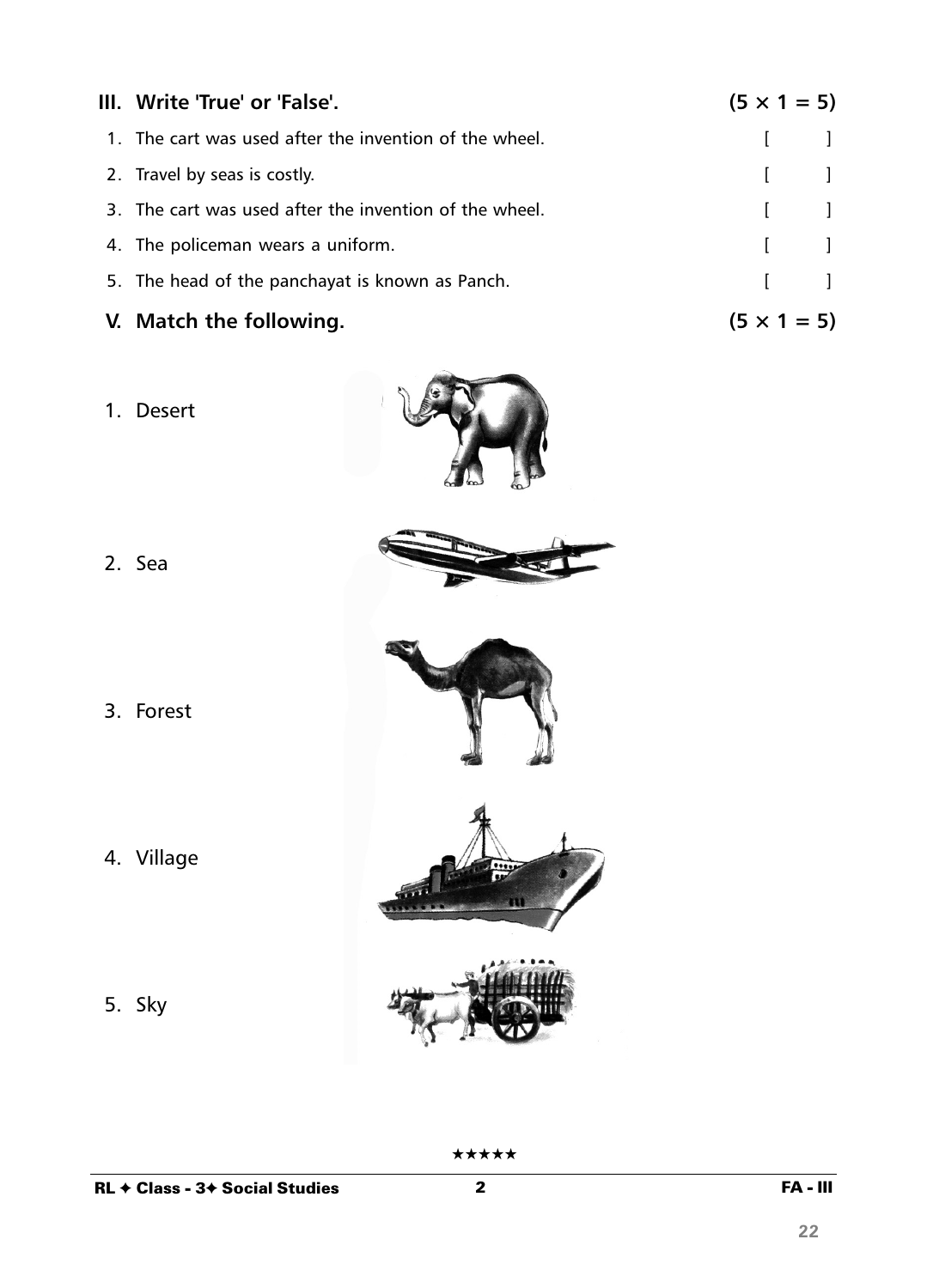|      | <b>Real Life</b><br><b>Social Studies</b><br><b>Text Book</b> | $C - 18$<br><b>FORMATIVE ASSESSMENT - IV</b>           |               |                 |                     |
|------|---------------------------------------------------------------|--------------------------------------------------------|---------------|-----------------|---------------------|
|      | Syllabus:<br>(15 to 18 Lessons)                               | Class - 3 : Vikram Real Life Social Studies            |               |                 | 25                  |
|      | (Pg. No.s: $86 - 103$ )                                       | Time: 1 Hour]                                          |               | [Max. Marks: 25 |                     |
|      | Name:                                                         |                                                        | <b>Class:</b> | <b>Section:</b> | <b>Roll No.</b>     |
|      |                                                               | I. Answer the following questions.                     |               |                 | $(5 \times 2 = 10)$ |
|      |                                                               | 1. Which is the important festival of Kolkata?         |               |                 |                     |
| Ans. |                                                               |                                                        |               |                 |                     |
|      |                                                               |                                                        |               |                 |                     |
| 2.   |                                                               | Why do people of Chennai wear cotton clothes?          |               |                 |                     |
| Ans. |                                                               |                                                        |               |                 |                     |
|      |                                                               |                                                        |               |                 |                     |
|      |                                                               | 3. What did early men and women wear?                  |               |                 |                     |
| Ans. |                                                               |                                                        |               |                 |                     |
|      |                                                               |                                                        |               |                 |                     |
| 4.   |                                                               | Which metats were first used by early men?             |               |                 |                     |
|      |                                                               |                                                        |               |                 |                     |
|      |                                                               |                                                        |               |                 |                     |
|      |                                                               | 5. Which are the main industries of Kolkata?           |               |                 |                     |
|      |                                                               |                                                        |               |                 |                     |
|      |                                                               |                                                        |               |                 |                     |
|      | II. Fill in the blanks.                                       |                                                        |               |                 | $(5 \times 1 = 5)$  |
|      |                                                               | 1. _____________ Church is an ancient church.          |               |                 |                     |
|      |                                                               | 2. Early man used ___________ as his weapons.          |               |                 |                     |
| 3.   |                                                               | ______________ is a cart without wheels.               |               |                 |                     |
|      |                                                               | 4. The railway coach factory is located at __________. |               |                 |                     |
| 5.   |                                                               | The seaport of Kolkata is known as ____________.       |               |                 |                     |
|      |                                                               | RL $\div$ Class - 3 $\div$ Social Studies              | 1             |                 | FA - IV             |

I  $\mathbf{I}$  $\gamma$ Ï

∤

)<br>P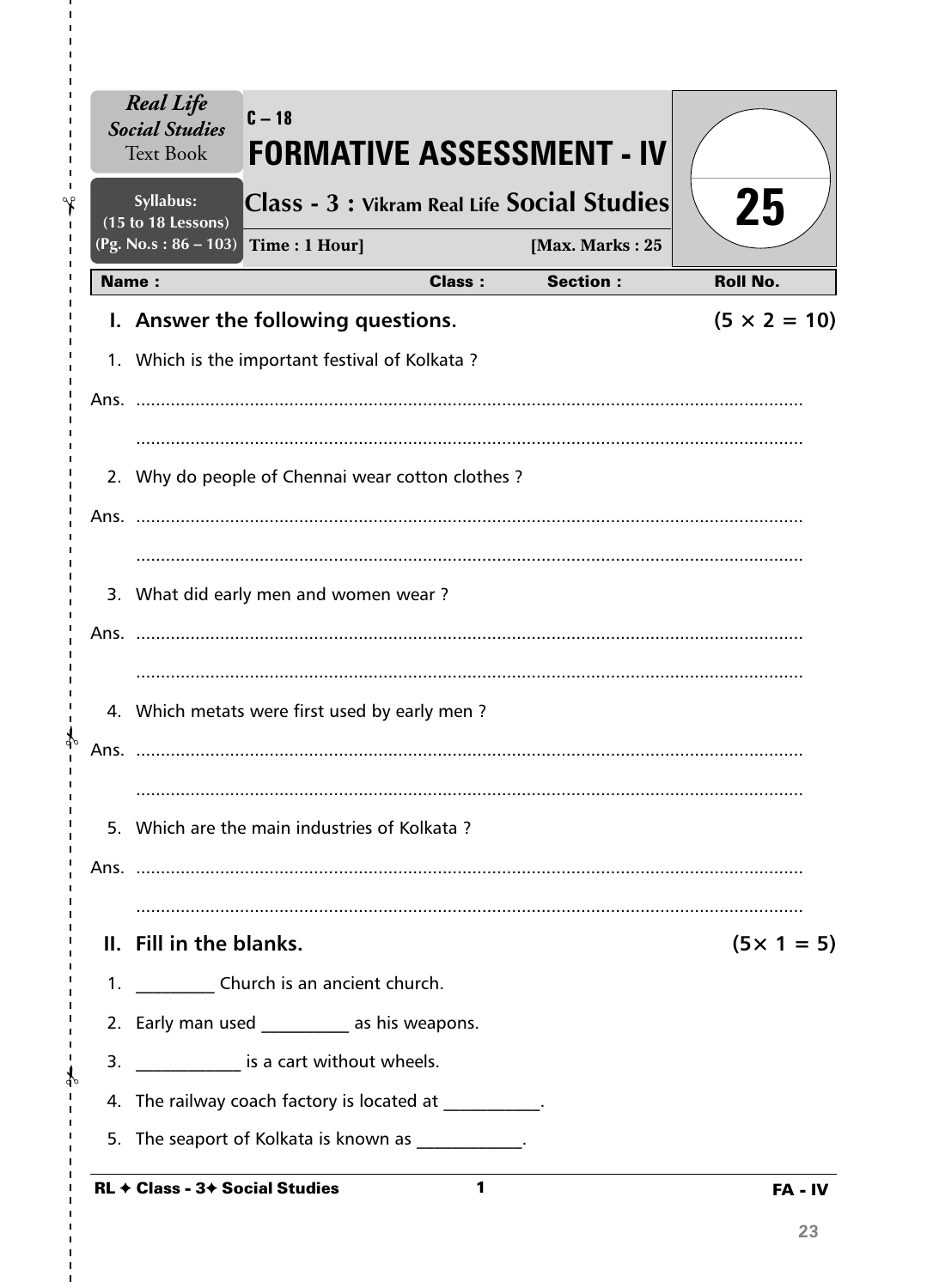| III. Write 'True' or 'False'.                                 | $(5 \times 1 = 5)$ |                                       |
|---------------------------------------------------------------|--------------------|---------------------------------------|
| 1. Early man lived in caves.                                  |                    |                                       |
| 2. Kolkata is famous for Kali temple.                         |                    |                                       |
| 3. People of Kolkata are fond of fish.                        |                    | $\begin{bmatrix} 1 & 1 \end{bmatrix}$ |
| 4. Early man wore cotton clothes.                             |                    | $\begin{bmatrix} 1 & 1 \end{bmatrix}$ |
| 5. Kolkata is the capital city of the state of west B Bengal. | L                  |                                       |
| IV. Match the following.                                      | $(5 \times 1 = 5)$ |                                       |

#### **A B**

| 1. Sledge  |         | $\overline{\phantom{a}}$ | a) logs of wood tied together |
|------------|---------|--------------------------|-------------------------------|
| 2. Leisure | $($ )   |                          | b) melting                    |
| 3. Raft    | $($ $)$ |                          | c) sing and dance             |
| 4. Metals  | (       |                          | d) domesticated animal        |
| 5. Dog     |         |                          | e) cart without wheels        |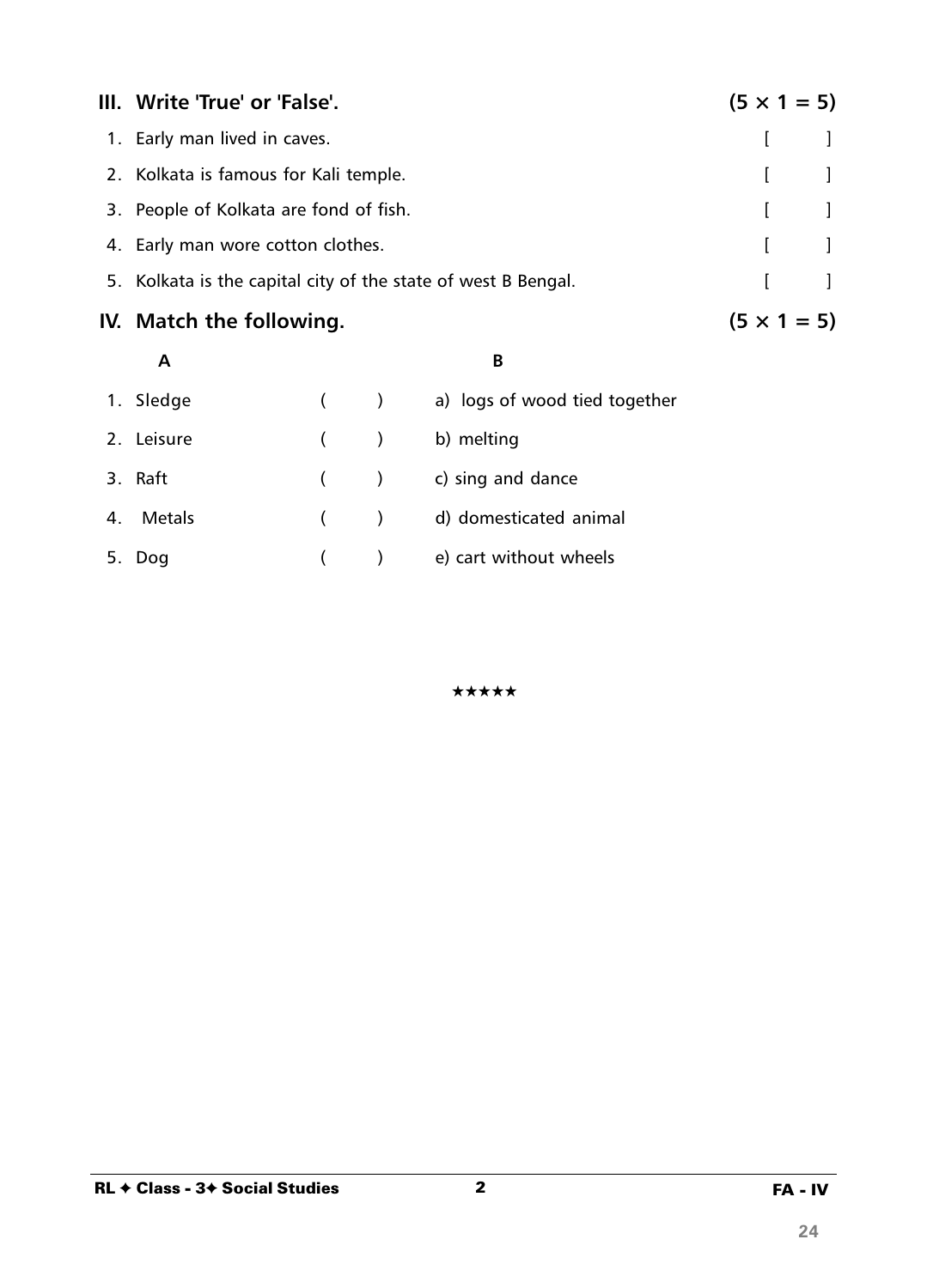|               | <b>Real Life</b><br><b>Social Studies</b><br><b>Text Book</b> | $C-18$<br><b>SUMMATIVE ASSESSMENT - I</b>            |               |                 |                      |
|---------------|---------------------------------------------------------------|------------------------------------------------------|---------------|-----------------|----------------------|
| Ÿ             | Syllabus:<br>(1 to 7 Lessons)                                 | Class - 3 : Vikram Real Life Social Studies          |               |                 | 50                   |
|               | $(Pg. No.s : 5 - 47)$                                         | Time: $2\frac{1}{2}$ Hours]                          |               | [Max. Marks: 50 |                      |
|               | <b>Name:</b>                                                  |                                                      | <b>Class:</b> | <b>Section:</b> | <b>Roll No.</b>      |
|               |                                                               | I. Answer the following questions.                   |               |                 | $(10 \times 3 = 30)$ |
|               |                                                               | 1. What are latitudes and longitudes?                |               |                 |                      |
|               |                                                               |                                                      |               |                 |                      |
|               |                                                               | 2. How does the earth look like?                     |               |                 |                      |
|               |                                                               |                                                      |               |                 |                      |
|               |                                                               | 3. Name three rivers of South India.                 |               |                 |                      |
|               |                                                               |                                                      |               |                 |                      |
|               |                                                               | 4. What is the capital city of India?                |               |                 |                      |
|               |                                                               |                                                      |               |                 |                      |
|               |                                                               | 5. How many union territories are there in India?    |               |                 |                      |
|               |                                                               |                                                      |               |                 |                      |
|               |                                                               | 6. Where is Andhra Pradesh located?                  |               |                 |                      |
| Ans.          |                                                               |                                                      |               |                 |                      |
|               |                                                               | 7. What is the most literate state in India?         |               |                 |                      |
|               |                                                               |                                                      |               |                 |                      |
|               |                                                               | 8. Which factors influence our dress?                |               |                 |                      |
|               |                                                               |                                                      |               |                 |                      |
|               | 9. How is Diwali celebrated?                                  |                                                      |               |                 |                      |
|               |                                                               |                                                      |               |                 |                      |
| $\frac{1}{4}$ |                                                               | 10. Which are the reagional and seasonal festivals ? |               |                 |                      |
|               |                                                               |                                                      |               |                 |                      |
|               |                                                               |                                                      |               |                 |                      |

 $\mathbf{1}$ 

I.

I.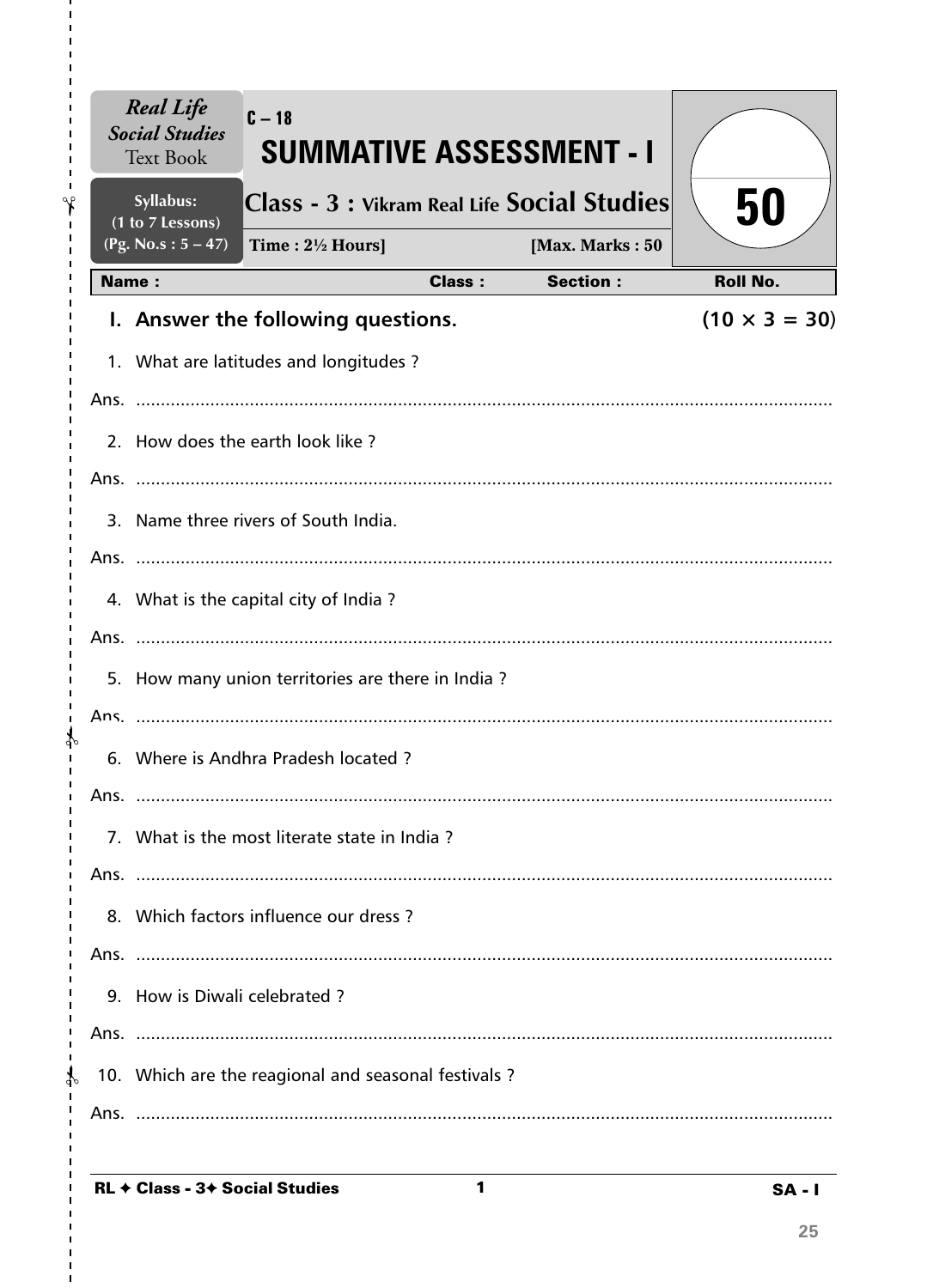### **II.** Fill in the blanks. (10  $\times$  1 = 10)

- 1. Colour of the planet earth is \_\_\_\_\_\_\_\_.
- 2. Our country is in the \_\_\_\_\_\_\_\_\_\_\_ continent.
- 3. The desert in India is  $\frac{1}{2}$ .
- 4. The capital city of Gujarat is  $\qquad \qquad$ .
- 5. \_\_\_\_\_\_\_\_\_\_ is located the garden city.
- 6. To be healthy we should eat \_\_\_\_\_\_\_\_\_ food.
- 7. \_\_\_\_\_\_\_\_\_\_\_\_ is the last day of Dussehra.
- 8. Onam is celebrated in Fig. 2. 1998.
- 9. Orissa is on the \_\_\_\_\_\_\_\_\_\_ of Andhra Pradesh.
- 10. The smallest ocean is the manuscript of the set of the set of the set of the set of the set of the set of the set of the set of the set of the set of the set of the set of the set of the set of the set of the set of th
- **III. Write (T) for True statements and (F) for False statements. (5 × 1 = 5)**
- 1. Europe is the biggest continent.
- 2. India has different climates. The contract of the contract of the contract of the contract of the contract of the contract of the contract of the contract of the contract of the contract of the contract of the contract
- 3. The Meenakshi temple is at Tiruchirapalli. The matrix of the Meenakshi temple is at Tiruchirapalli.
- 4. The Sun revolves round the Earth. The Sun revolves round the Earth.
- 5. The capital city of Haryana is Chandigarh **Fig. 1** (1) The capital city of Haryana is Chandigarh **[**  $\qquad$  ]
- **IV.** Match the following.  $(5 \times 1 = 5)$ 
	- $\mathsf A$

| 1. Spices          | (          |               | a) Kashmir         |
|--------------------|------------|---------------|--------------------|
| 2. Pulses          | (          |               | b) Men's dress     |
| 3. Woollen clothes | $\sqrt{2}$ | $\rightarrow$ | c) Bengal gram     |
| 4. Lungi           | (          |               | d) Pepper, cresses |
| 5. Pyjama - Kurtha |            |               | e) Tamil Nadu      |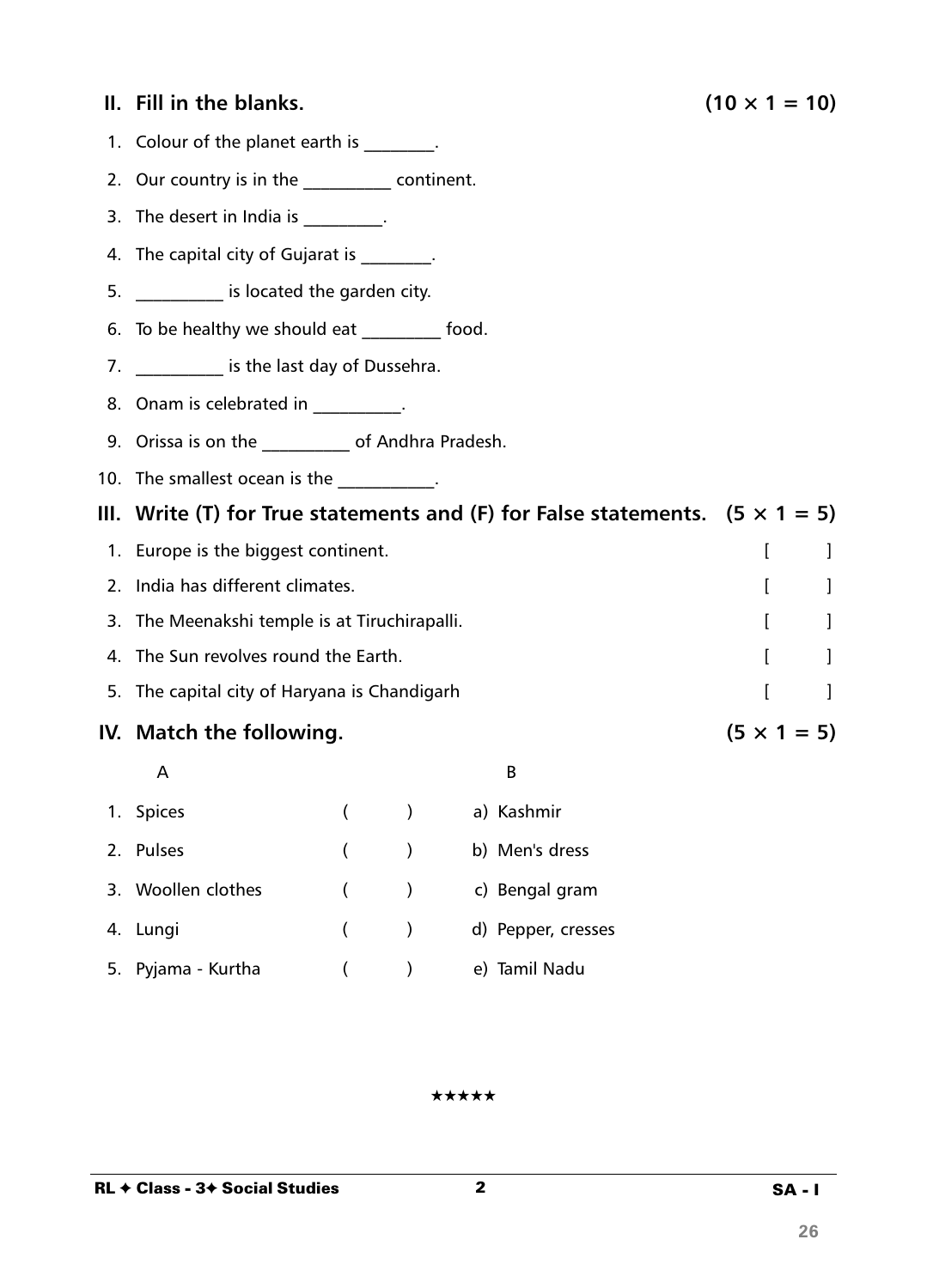|               |      | <b>Real Life</b><br><b>Social Studies</b><br><b>Text Book</b>     | $C - 18$<br><b>SUMMATIVE ASSESSMENT - II</b>        |               |                 |                      |  |  |  |
|---------------|------|-------------------------------------------------------------------|-----------------------------------------------------|---------------|-----------------|----------------------|--|--|--|
|               |      | Syllabus:<br>(1 to 14 Lessons)                                    | Class - 3 : Vikram Real Life Social Studies         |               |                 | 50                   |  |  |  |
|               |      | (Pg. No.s: $5 - 85$ )                                             | Time: $2\frac{1}{2}$ Hours]                         |               | [Max. Marks: 50 |                      |  |  |  |
|               |      | <b>Name:</b>                                                      |                                                     | <b>Class:</b> | <b>Section:</b> | <b>Roll No.</b>      |  |  |  |
|               |      |                                                                   | I. Answer the following questions.                  |               |                 | $(10 \times 3 = 30)$ |  |  |  |
|               |      |                                                                   | 1. Write about some important industries in Mumbai? |               |                 |                      |  |  |  |
|               |      |                                                                   |                                                     |               |                 |                      |  |  |  |
|               |      | 2. Why is the Iron Pillar important?                              |                                                     |               |                 |                      |  |  |  |
|               |      |                                                                   |                                                     |               |                 |                      |  |  |  |
|               |      | 3. Write two differences between Municipalities and Corporations. |                                                     |               |                 |                      |  |  |  |
|               |      |                                                                   |                                                     |               |                 |                      |  |  |  |
|               |      | 4. Mention two important duties of a policeman.                   |                                                     |               |                 |                      |  |  |  |
|               |      |                                                                   |                                                     |               |                 |                      |  |  |  |
|               |      | 5. Write about the important postal services.                     |                                                     |               |                 |                      |  |  |  |
|               |      |                                                                   |                                                     |               |                 |                      |  |  |  |
|               |      |                                                                   | 6. What are the means of road transport?            |               |                 |                      |  |  |  |
|               | Ans. |                                                                   |                                                     |               |                 |                      |  |  |  |
|               |      |                                                                   | 7. What are the occupations related to forests?     |               |                 |                      |  |  |  |
|               |      |                                                                   |                                                     |               |                 |                      |  |  |  |
|               |      |                                                                   | 8. Write about Id festival.                         |               |                 |                      |  |  |  |
|               |      |                                                                   |                                                     |               |                 |                      |  |  |  |
|               |      | 9. Name some important fruits available in our country.           |                                                     |               |                 |                      |  |  |  |
|               |      |                                                                   |                                                     |               |                 |                      |  |  |  |
| $\frac{1}{4}$ |      |                                                                   | 10. What are the boundaries of Karnataka?           |               |                 |                      |  |  |  |
|               |      |                                                                   |                                                     |               |                 |                      |  |  |  |
|               |      |                                                                   |                                                     |               |                 |                      |  |  |  |

 $\mathbf{1}$ 

I.

I.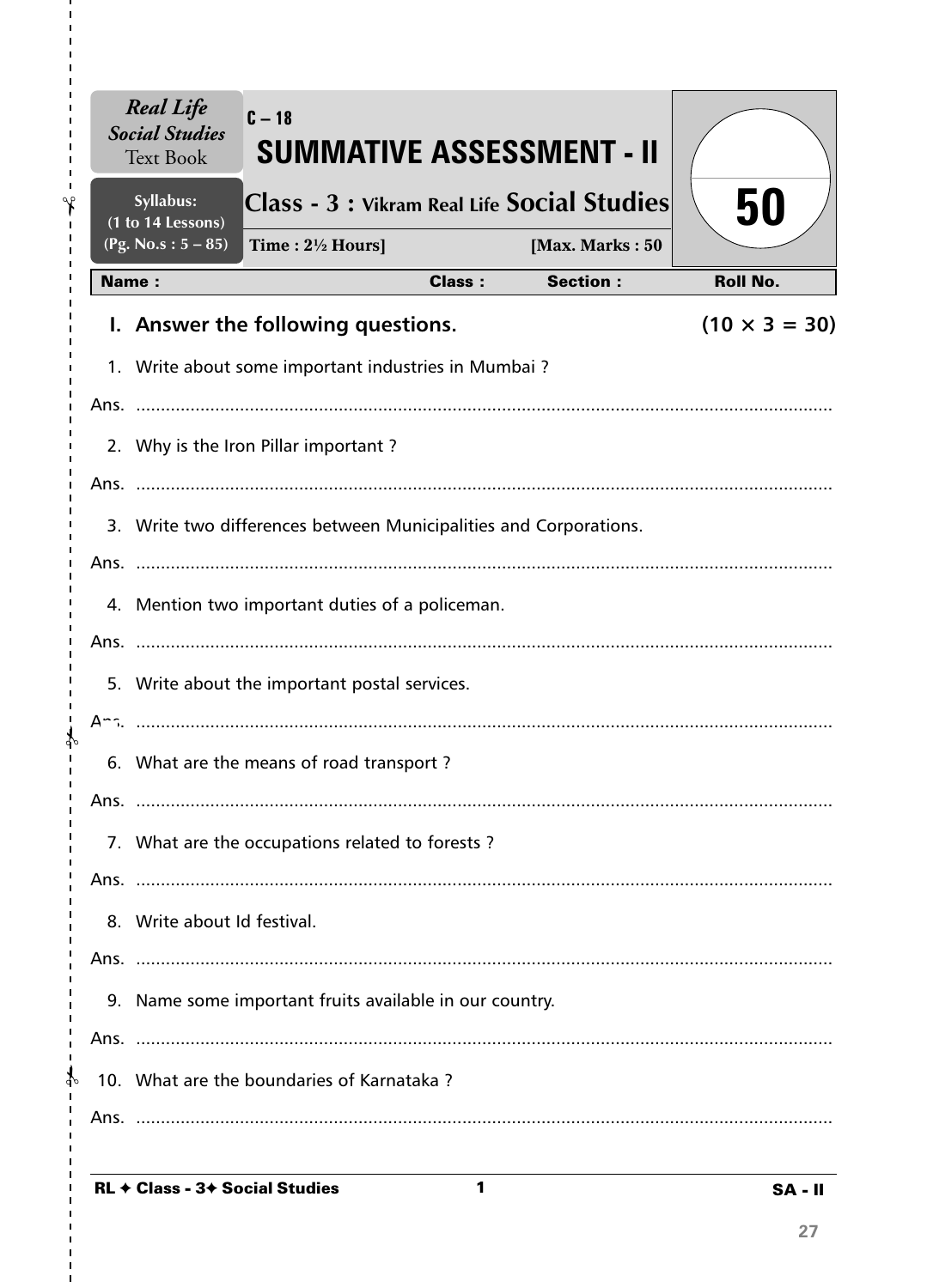|    | II. Fill in the blanks.                                                             |                              |           |                                                         | $(10 \times 1 = 10)$ |  |  |
|----|-------------------------------------------------------------------------------------|------------------------------|-----------|---------------------------------------------------------|----------------------|--|--|
|    | 1. The climate of Mumbai is ________.                                               |                              |           |                                                         |                      |  |  |
|    | 2. The Jantar Mantar was built by _________.                                        |                              |           |                                                         |                      |  |  |
|    | 3. The Mayor is the head of the _________.                                          |                              |           |                                                         |                      |  |  |
|    | 4. E-mail means _________ mail.                                                     |                              |           |                                                         |                      |  |  |
|    | 5. Trains travel on Fig.                                                            |                              |           |                                                         |                      |  |  |
|    | 6. The climate of Mumbai is _________.                                              |                              |           |                                                         |                      |  |  |
|    | 7. Satellite has made communications very ___________ and _____________.            |                              |           |                                                         |                      |  |  |
|    |                                                                                     |                              |           | 8. __________ is used for the movement of an aeroplane. |                      |  |  |
|    | 9. The __________ weave clothes.                                                    |                              |           |                                                         |                      |  |  |
|    | 10. ____________ is the last day of Dussehra.                                       |                              |           |                                                         |                      |  |  |
|    | III. Write (T) for True statements and (F) for False statements. $(5 \times 1 = 5)$ |                              |           |                                                         |                      |  |  |
|    | 1. Air transport is cheap.                                                          |                              |           |                                                         | I<br>-1              |  |  |
|    | 2. Travel by seas is costly.                                                        | $\mathbf{r}$<br>$\perp$      |           |                                                         |                      |  |  |
|    | 3. Every village in our country has a hospital.                                     | $\mathbf{I}$<br>-1           |           |                                                         |                      |  |  |
|    | 4. The roads are wide in Delhi.                                                     | $\mathbf{r}$<br>$\mathbf{I}$ |           |                                                         |                      |  |  |
|    | 5. Apples are not available in India.                                               | $\overline{[}$<br>$\Box$     |           |                                                         |                      |  |  |
|    | IV. Match the following.                                                            | $(5 \times 1 = 5)$           |           |                                                         |                      |  |  |
|    | Α                                                                                   |                              |           | В                                                       |                      |  |  |
| 1. | Appu Ghar                                                                           |                              |           | a) Tall tower                                           |                      |  |  |
| 2. | <b>Qutb Minar</b>                                                                   |                              |           | b) Children                                             |                      |  |  |
| 3. | Chanakyapuri                                                                        |                              |           | c) Hospitals                                            |                      |  |  |
| 4. | Jantar Mantar                                                                       |                              | $\lambda$ | d) Planetarium                                          |                      |  |  |

5. Nursing ( ) e) Ambassadors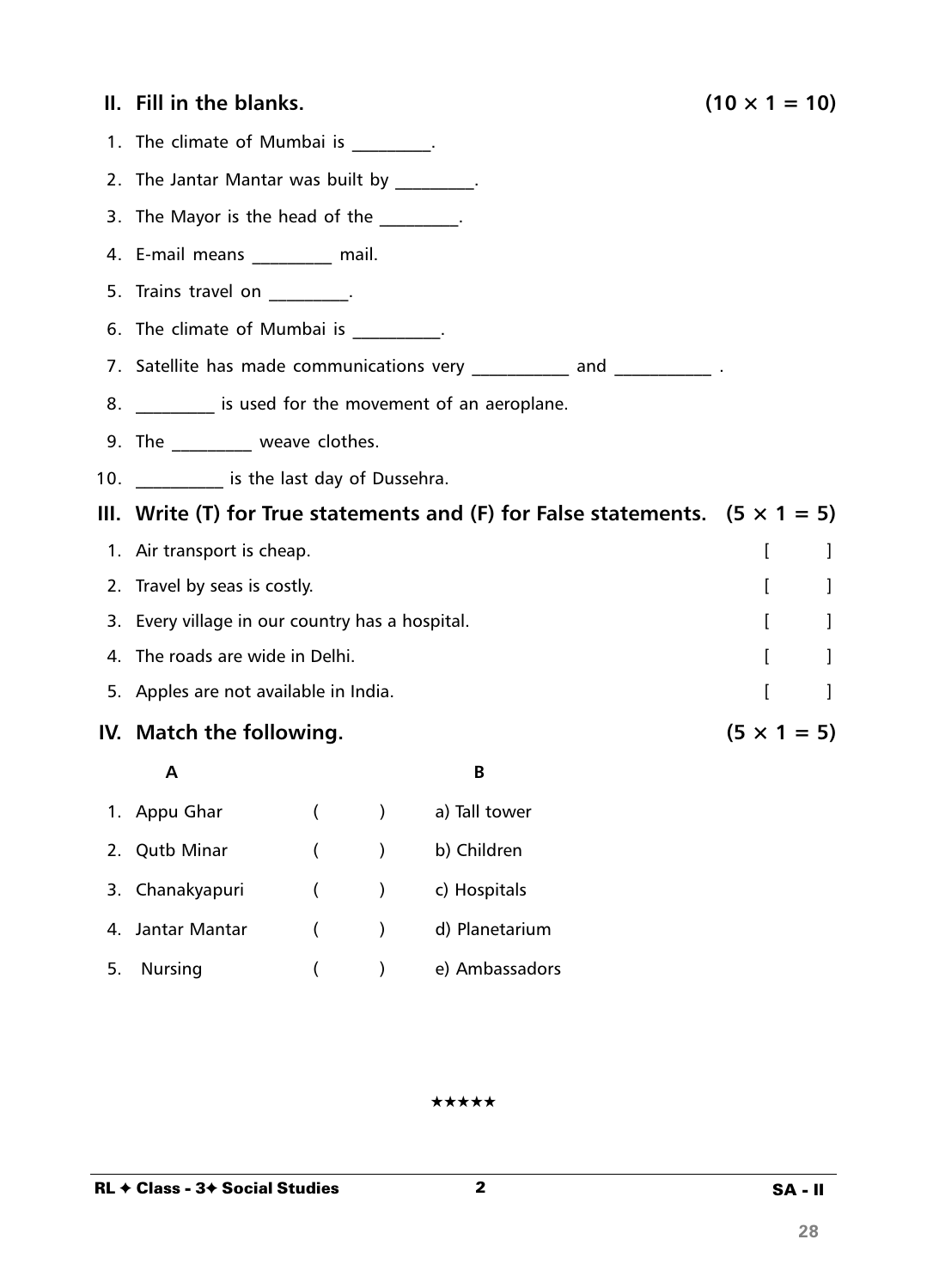| $\blacksquare$       |     | <b>Real Life</b><br><b>Social Studies</b><br><b>Text Book</b>                        | $C - 18$<br><b>SUMMATIVE ASSESSMENT - III</b> |               |                 |                      |  |  |  |
|----------------------|-----|--------------------------------------------------------------------------------------|-----------------------------------------------|---------------|-----------------|----------------------|--|--|--|
| F                    |     | Syllabus:<br>(1 to 20 Lessons)                                                       | Class - 3 : Vikram Real Life Social Studies   |               |                 | 50                   |  |  |  |
| п<br>J.<br>п         |     | $(Pg. No.s: 5 - 116)$                                                                | Time : $2\frac{1}{2}$ Hours]                  |               | [Max. Marks: 50 |                      |  |  |  |
|                      |     | <b>Name:</b>                                                                         |                                               | <b>Class:</b> | <b>Section:</b> | <b>Roll No.</b>      |  |  |  |
|                      |     |                                                                                      | I. Answer the following questions.            |               |                 | $(10 \times 2 = 20)$ |  |  |  |
|                      |     |                                                                                      | 1. What is the message of Mahavira?           |               |                 |                      |  |  |  |
|                      |     | 2. What happened to Sita in the forest?                                              |                                               |               |                 |                      |  |  |  |
|                      |     | 3. Which are the main industries of Kolkata?                                         |                                               |               |                 |                      |  |  |  |
|                      |     | 4. Write two reasons for the importance of Mumbai.                                   |                                               |               |                 |                      |  |  |  |
|                      | 5.  | What is the importance of the Red Fort?                                              |                                               |               |                 |                      |  |  |  |
|                      | 6.  | Who are eligible to vote in the Panchat elections?                                   |                                               |               |                 |                      |  |  |  |
|                      |     | 7. Why is the postman a friend of all the people?                                    |                                               |               |                 |                      |  |  |  |
|                      |     | 8. What is the difference between the ancient and the modern means of communication? |                                               |               |                 |                      |  |  |  |
|                      |     | 9. What are the means of road transport?                                             |                                               |               |                 |                      |  |  |  |
|                      |     | 10. What are the occupations related to forests?                                     |                                               |               |                 |                      |  |  |  |
|                      |     | II. Fill in the blanks.                                                              |                                               |               |                 | $(10 \times 1 = 10)$ |  |  |  |
|                      |     |                                                                                      | Early men settled mostly on                   |               |                 |                      |  |  |  |
|                      |     |                                                                                      | 2. The discovery of changed the life of man.  |               |                 |                      |  |  |  |
|                      |     | 3. The climate of Mumbai is The climate of Mumbai is                                 |                                               |               |                 |                      |  |  |  |
| п                    |     | 4. Onam is celebrated in _________.                                                  |                                               |               |                 |                      |  |  |  |
|                      |     | 5. ______________ and _______________ were used to travel on rivers.                 |                                               |               |                 |                      |  |  |  |
|                      |     | 6. Early man used ____________ as his weapons.                                       |                                               |               |                 |                      |  |  |  |
|                      |     | 7. ______________ is the longest beach in India.                                     |                                               |               |                 |                      |  |  |  |
| T.<br>$\frac{1}{2}$  |     | 8. A new bridge built on the river Hoogly is known as                                |                                               |               |                 |                      |  |  |  |
| I.<br>т<br>-1        |     | 9. The Bhabha Atomic Research Centre is located at __________.                       |                                               |               |                 |                      |  |  |  |
| $\blacksquare$<br>I. | 10. |                                                                                      | is the smallest continent.                    |               |                 |                      |  |  |  |
|                      |     | <b>RL ← Class - 3+ Social Studies</b>                                                |                                               | 1             |                 | <b>SA - III</b>      |  |  |  |

I.

 $\mathbf{I}$  $\blacksquare$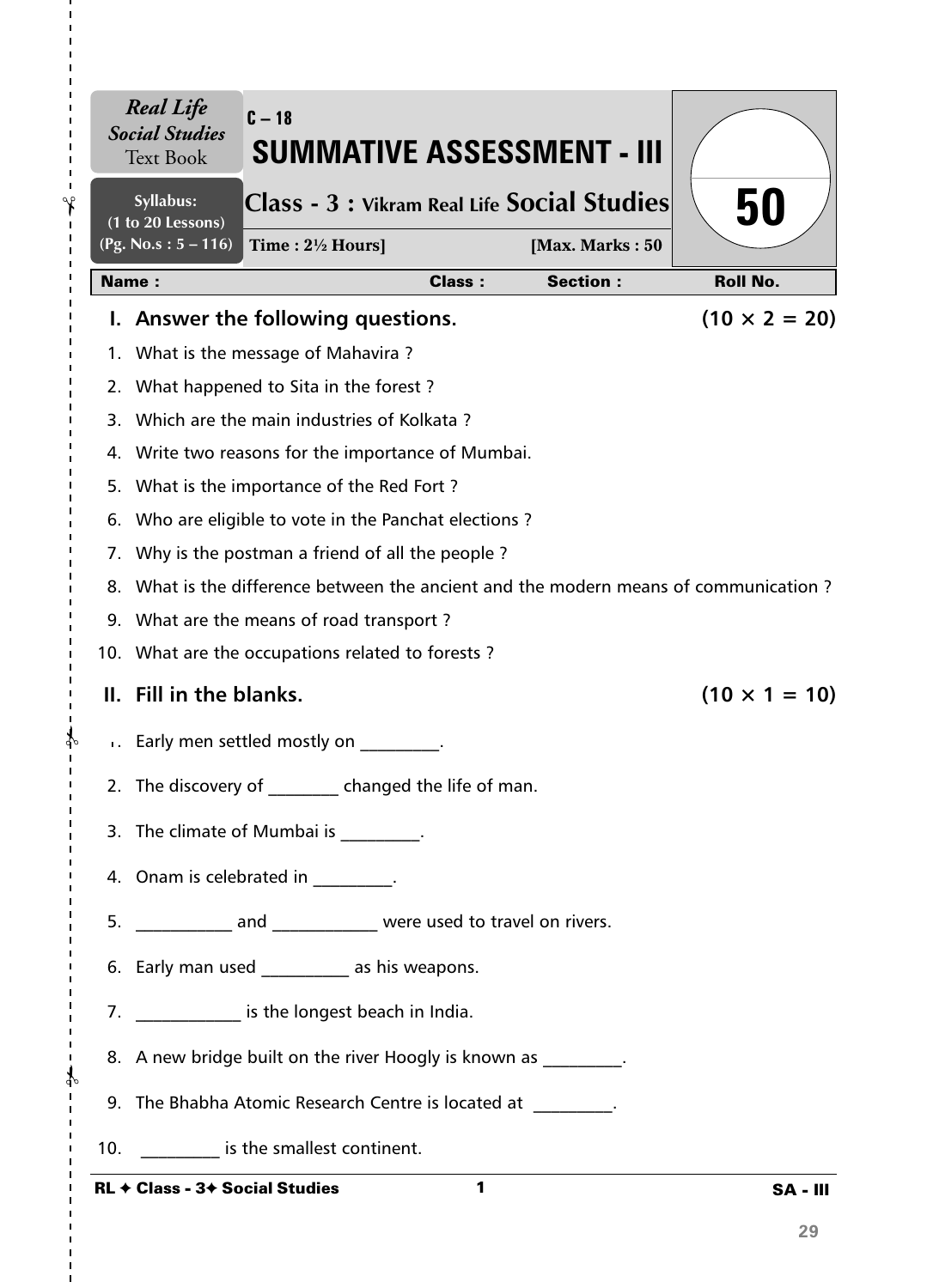|    | III. Write the names of the occupations connected with. | $(4 \times 2 = 8)$ |               |                                                                                    |  |                    |
|----|---------------------------------------------------------|--------------------|---------------|------------------------------------------------------------------------------------|--|--------------------|
|    | 1. Hospitals                                            |                    |               |                                                                                    |  |                    |
|    | 2. Blackboard and chalk piece                           |                    |               |                                                                                    |  |                    |
|    | 3. Stitching of clothes                                 |                    |               |                                                                                    |  |                    |
|    | 4. Making doors and windows                             |                    |               |                                                                                    |  |                    |
|    |                                                         |                    |               | IV. Write (T) for True statements and (F) for False statements. $(5 \times 1 = 5)$ |  |                    |
|    | 1. The roads anre wide in Delhi.                        |                    | I             | 1                                                                                  |  |                    |
|    | 2. Kolkata is famous for Kali temple.                   | ſ                  | 1             |                                                                                    |  |                    |
|    | 3. Early man ate cooked food.                           |                    |               |                                                                                    |  | J                  |
|    | 4. Raja Janaka was the father of Sita.                  |                    |               |                                                                                    |  | 1                  |
| 5. | There is no variety in the dress worn by Indians.       |                    |               |                                                                                    |  | 1                  |
| 6. | Buddha Poornima is a seasonal festival.                 |                    |               |                                                                                    |  | I                  |
| 7. | The Mayor is the head of the Municipal Corporation.     |                    |               |                                                                                    |  | 1                  |
|    | V. Match the following.                                 |                    |               |                                                                                    |  | $(5 \times 1 = 5)$ |
|    | A                                                       |                    |               | B                                                                                  |  |                    |
|    | 1. Sledge                                               |                    | $\mathcal{E}$ | a) Logs of wood tied together                                                      |  |                    |
|    | 2. Leisure                                              |                    | $\lambda$     | b) Melting                                                                         |  |                    |
|    | 3. Raft                                                 | $\left($           | $\big)$       | c) Sing and dance                                                                  |  |                    |
| 4. | <b>Metals</b>                                           | (                  | $\mathcal{E}$ | d) Domesticated animals                                                            |  |                    |
| 5. | Dog                                                     | $\left($           | $\mathcal{C}$ | e) Cart without wheels                                                             |  |                    |